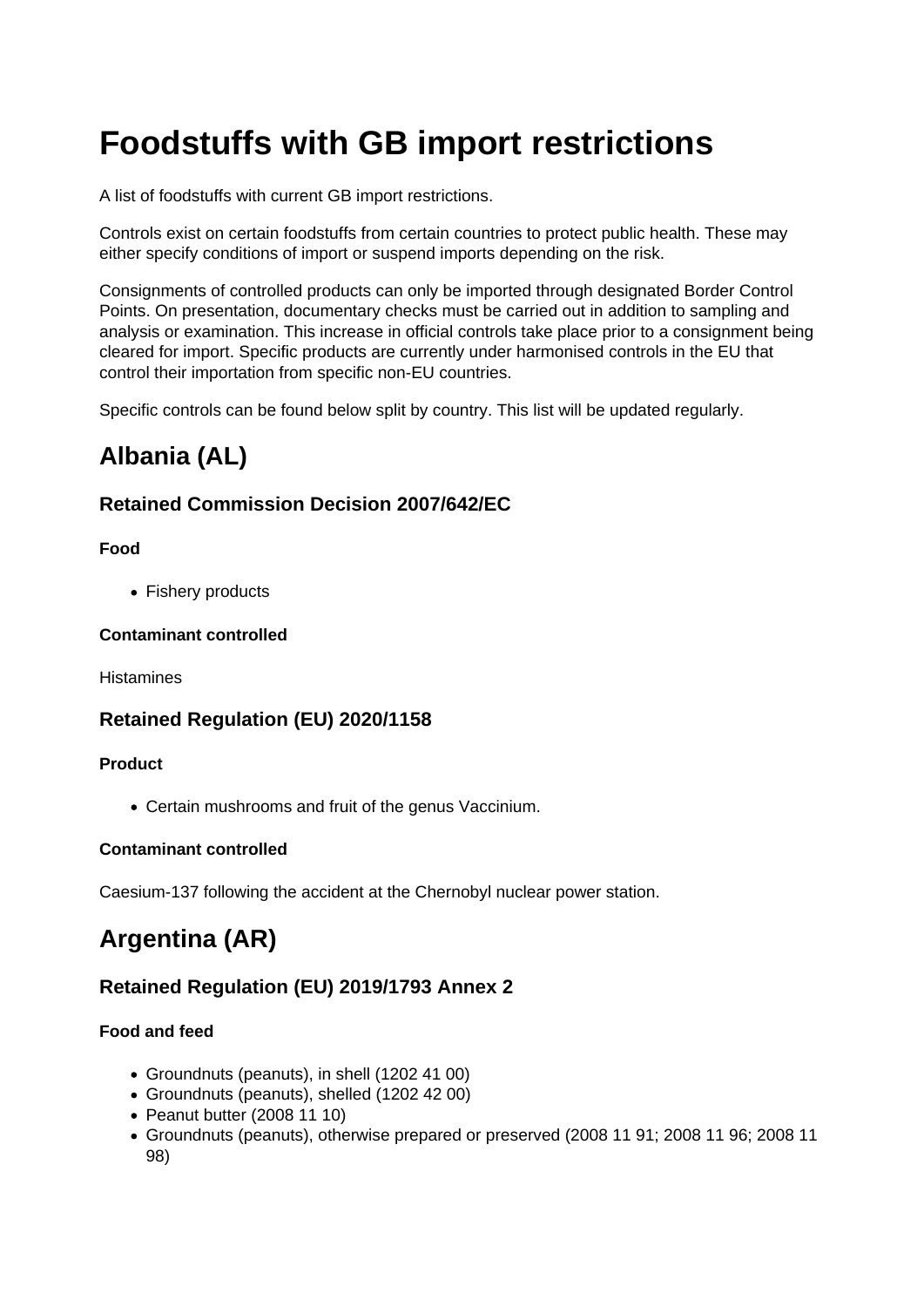- Oilcake and other solid residues, whether or not ground or in the form of pellets, resulting from the extraction of groundnut oil (2305 00 00)
- Groundnut flours and meals (ex 1208 90 00 20)

These restrictions apply to certain compound foods containing above 20% of a product (or sum of products) listed in Annex 2 (where they are listed due to the risk of aflatoxin).

#### **Contaminant controlled**

Aflatoxins

# **Azerbaijan (AZ)**

# **Retained Regulation (EU) 2019/1793 Annex 2**

## **Food**

- Hazelnuts (Corylus sp.) in shell (0802 21 00)
- Hazelnuts (Corylus sp.) shelled (0802 22 00)
- Mixtures of nuts or dried fruits containing hazelnuts (ex 0813 50 39 70, ex 0813 50 91 70, ex 0813 50 99 70)
- Hazelnut paste (ex 2007 10 10 70, ex 2007 10 99 40, ex 2007 99 39 05;06, ex 2007 99 50 33, ex 2007 99 97 23)
- Hazelnuts, otherwise prepared or preserved, including mixtures (ex 2008 19 12 15, ex 2008 97 14 15, ex 2008 97 16 15, ex 2008 97 18 15, ex 2008 97 32 15, ex 2008 97 34 15, ex 2008 97 36 15, ex 2008 97 38 15, ex 2008 97 51 15, ex 2008 97 59 15, ex 2008 97 72 15, ex 2008 97 74 15, ex 2008 97 76 15, ex 2008 97 78 15, ex 2008 97 92 15, ex 2008 97 93 15, ex 2008 97 94 15, ex 2008 97 96 15, ex 2008 97 97 15, ex 2008 97 98 15, ex 2008 19 12 30, ex 2008 19 19 30, ex 2008 19 92 30, ex 2008 19 95 20, ex 2008 19 99 30)
- Flour, meal and powder of hazelnuts (ex 1106 30 90 40)
- Hazelnut oil (ex 1515 90 99 20)

These restrictions apply to certain compound foods containing above 20% of a product (or sum of products) listed in Annex 2 (where they are listed due to the risk of aflatoxin).

#### **Contaminant controlled**

Aflatoxins

# **Bangladesh (BD)**

# **Retained Regulation (EU) 2019/1793 Annex 2a**

## **Food**

Foodstuffs containing or consisting of betel leaves ("Piper betle") (1404 90 00)

#### **Contaminant controlled**

Salmonella

# **Belarus (BY)**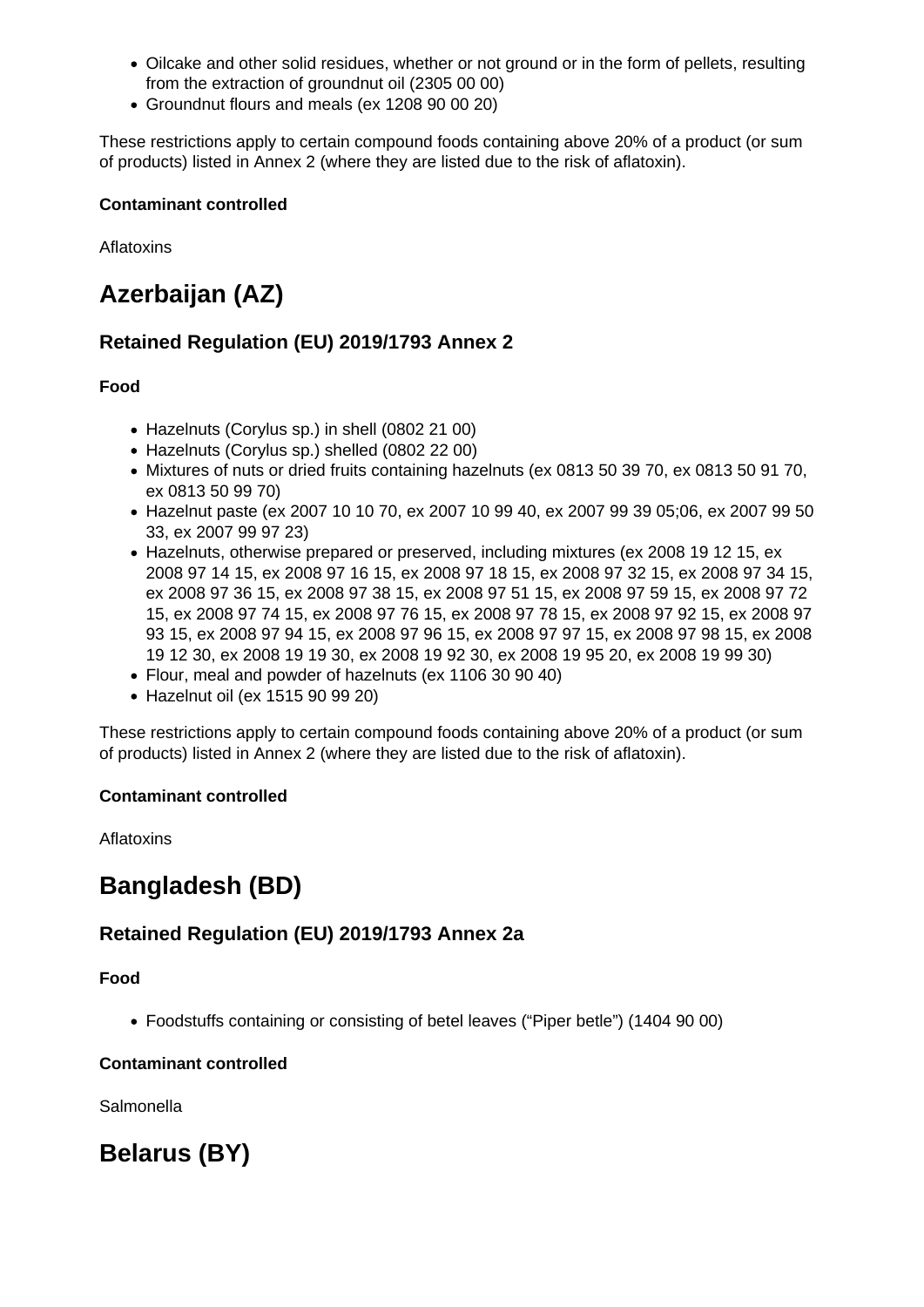# **Retained Regulation (EU) 2020/1158**

## **Product**

Certain mushrooms and fruit of the genus Vaccinium.

### **Contaminant controlled**

Caesium-137 following the accident at the Chernobyl nuclear power station.

# **Bolivia (BO)**

# **Retained Regulation (EU) 2019/1793 Annex 1**

## **Food and feed**

- Groundnuts (peanuts), in shell (1202 41 00)
- Groundnuts (peanuts), shelled (1202 42 00)
- Peanut butter (2008 11 10)
- Groundnuts (peanuts), otherwise prepared or preserved (2008 11 91, 2008 11 96, 2008 11 98)
- Groundnut flours and meals (ex 1208 90 00 20)
- Oilcake and other solid residues, whether or not ground or in the form of pellets, resulting from the extraction of groundnut oil (2305 00 00)

### **Contaminant controlled**

Aflatoxins

# **Bosnia and Herzegovina (BA)**

# **Retained Regulation (EU) 2020/1158**

## **Product**

Certain mushrooms and fruit of the genus Vaccinium.

## **Contaminant controlled**

Caesium-137 following the accident at the Chernobyl nuclear power station.

# **Brazil (BR)**

# **Retained Regulation (EU) 2019/1793 Annex 1**

## **Food – neither crushed nor ground**

Black pepper (Piper) (ex 0904 11 00 10)

## **Contaminant controlled**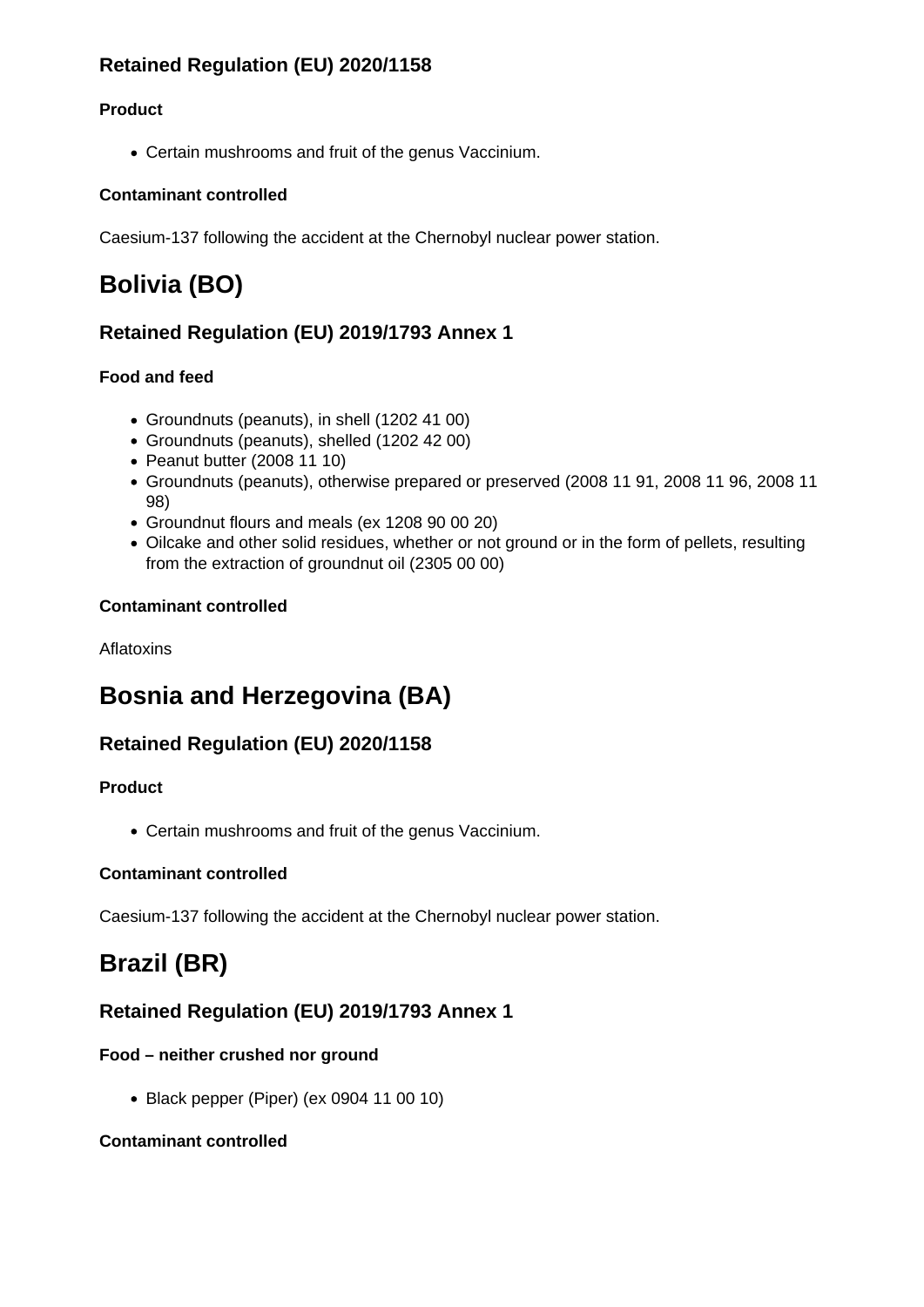# **Retained Regulation (EU) 2019/1793 Annex 2**

### **Food**

- Brazil nuts in shell (0801 21 00)
- Mixtures of nuts or dried fruits containing Brazil nuts in shell (ex 0813 50 31 20, ex 0813 50 39 20, ex 0813 50 91 20, ex 0813 50 99 20)

These restrictions apply to certain compound foods containing above 20% of a product (or sum of products) listed in Annex 2 (where they are listed due to the risk of aflatoxin).

### **Food and feed**

- Groundnuts (peanuts), in shell (1202 41 00)
- Groundnuts (peanuts), shelled (1202 42 00)
- Peanut butter (2008 11 10)
- Groundnuts (peanuts), otherwise prepared or preserved (2008 11 91; 2008 11 96; 2008 11 98)
- Oilcake and other solid residues, whether or not ground or in the form of pellets, resulting from the extraction of groundnut oil (2305 00 00)
- Groundnut flours and meals (ex 1208 90 00 20)

These restrictions apply to certain compound foods containing above 20% of a product (or sum of products) listed in Annex 2 (where they are listed due to the risk of aflatoxin).

#### **Contaminant controlled**

Aflatoxins

# **Cambodia (KH)**

# **Retained Regulation (EU) 2019/1793 Annex 1**

## **Food – fresh or chilled herb**

Chinese celery (Apium graveolens) ex 0709 40 00 20

#### **Food – fresh, chilled or frozen vegetables**

Yardlong beans (Vigna unguiculata spp. sesquipedalis, vigna unguiculata spp. unguiculata) (ex 0708 20 00 10, ex 0710 22 00 10)

#### **Contaminant controlled**

Pesticide residues

# **China (CN)**

# **Retained Commission Decision 2011/884/EC**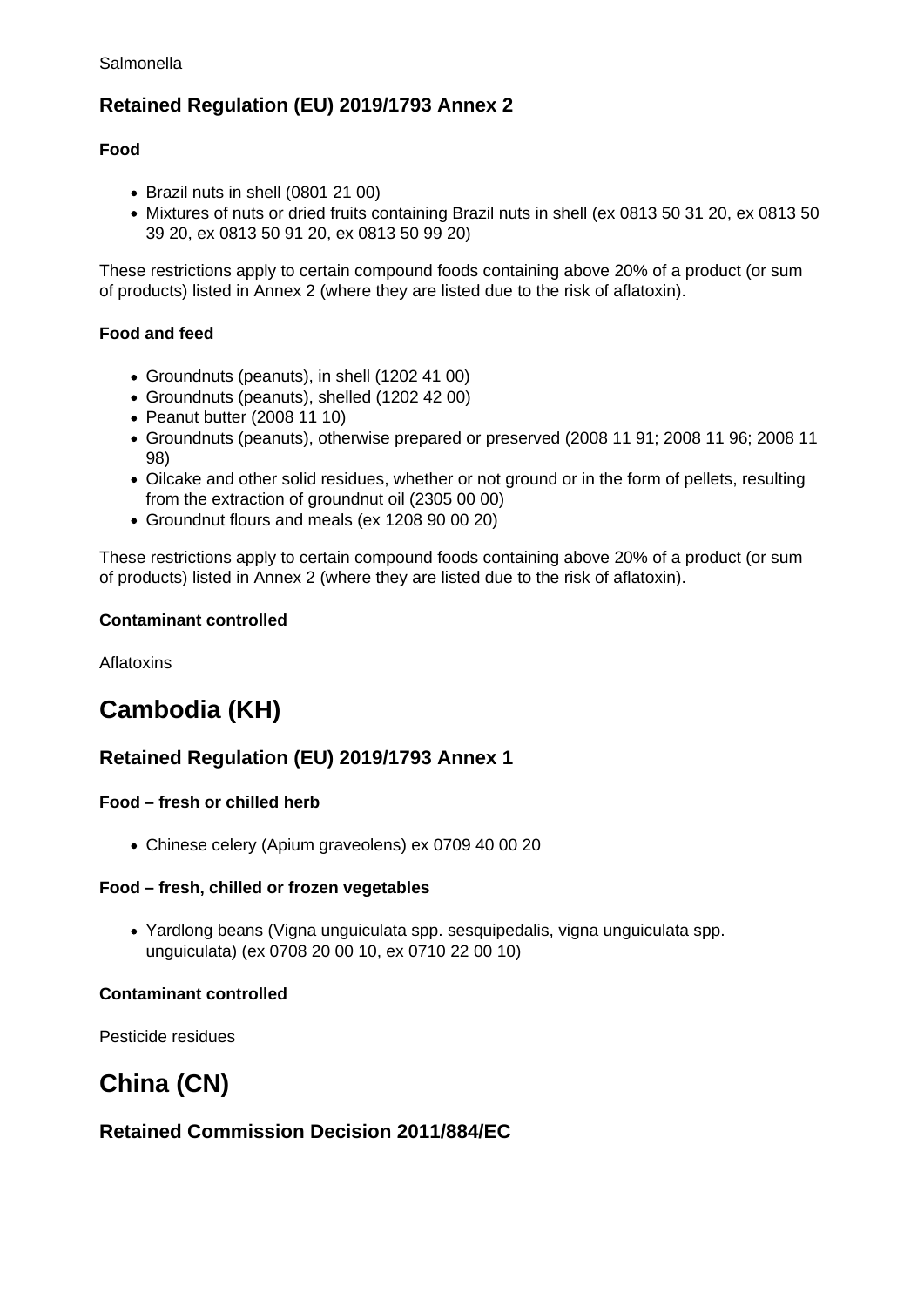### **Products**

- Rice in the husk ('paddy' or rough) (1006 10)
- Husked (brown) rice (1006 20)
- Semi-milled or wholly milled rice, whether or not polished or glazed (1006 30)
- Broken rice (1006 40 00)
- Rice flour (1102 90 50)
- Rice groats and meal (1103 19 50)
- Rice pellets (1103 20 50)
- Flaked rice grains (1104 19 91)
- Rolled or flaked cereal grains (excluding grains of oats, wheat, rye, maize and barley, and flaked rice) (1104 19 99)
- Rice starch (1108 19 10)
- Preparations for infant use, put up for retail sale (1901 10 00)
- Uncooked pasta, not stuffed or otherwise prepared, containing eggs (1902 11 00)
- Uncooked pasta, not stuffed or otherwise prepared, not containing eggs (1902 19)
- Stuffed pasta, whether or not cooked or otherwise prepared (1902 20)
- Other pasta (other than uncooked pasta, not stuffed or otherwise prepared, and other than stuffed pasta, whether or not cooked or otherwise prepared) (1902 30)
- Prepared foods obtained by swelling or roasting cereals or cereal products, obtained from rice (1904 10 30)
- Preparations of the muesli-type based on unroasted cereal flakes (1904 20 10)
- Prepared foods obtained from unroasted cereal flakes or from mixtures of unroasted cereal flakes and roasted cereal flakes or swelled cereals, obtained from rice (excluding preparations of the muesli-type on the basis of unroasted cereal flakes) (1904 20 95)
- Rice, pre-cooked or otherwise prepared, not elsewhere specified or included (excluding flour, groats and meal, food preparations obtained by swelling or roasting or from unroasted cereal flakes or from mixtures of unroasted cereal flakes and roasted cereal flakes or swelled cereals) (1904 90 10)
- Rice paper (ex 1905 90 20)
- Biscuits (1905 90 45)
- Extruded or expanded products, savoury or salted (1905 90 55)
- Extruded or expanded products, sweetened (e.g. Fruit tarts, currant bread, panettone, meringues, Christmas stollen, croissants, and other baker's wares) (1905 90 60)
- Extruded or expanded products neither sweetened nor savouried nor salted (e.g. Pizzas, quiches and other unsweetened baker's wares) (1905 90 90)
- Sauces and preparations, mixed condiments and mixed seasonings (2103 90 90)
- Bran, sharps and other residues, whether or not in the form of pellets, derived from the sifting, milling or other working of rice with a starch content not exceeding 35 % by weight (2302 40 02)
- Bran, sharps and other residues, whether or not in the form of pellets, derived from the sifting, milling or other working of rice other than with a starch content not exceeding 35 % by weight (2302 40 08)

#### **Contaminant controlled**

Genetically modified organisms

# **Retained Regulation (EU) 2019/1793 Annex 1**

#### **Food**

• Tea, whether or not flavoured (0902)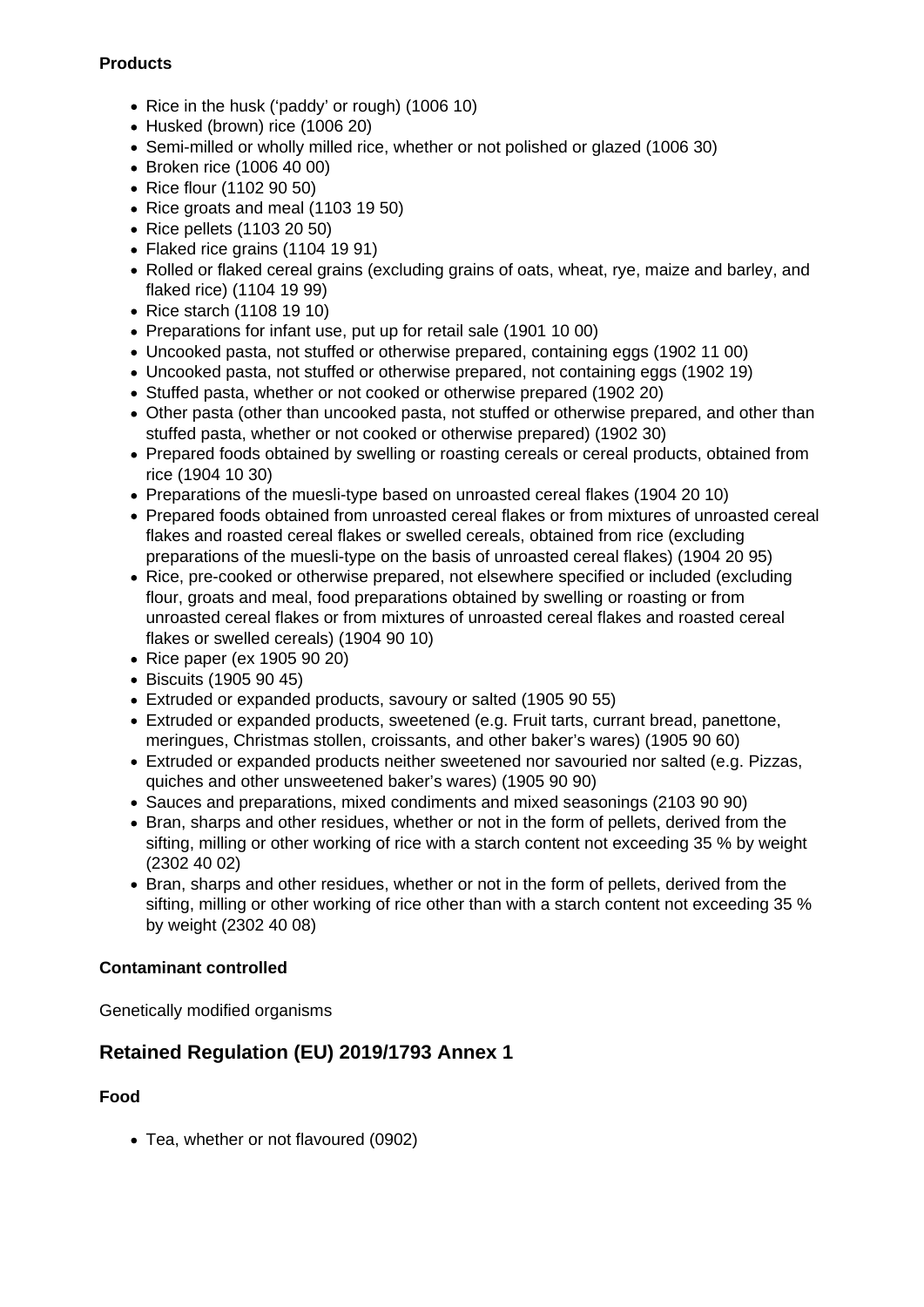#### **Contaminant controlled**

Pesticide residues

### **Food – crushed or ground**

Sweet peppers (Capsicum annuum) (ex 0904 22 00 11)

### **Contaminant controlled**

Salmonella

### **Food – fresh, chilled or dried**

Goji berries (wolfberries) (Lycium barbarum L.) (ex 0813 40 95 10, ex 0810 90 75 10)

### **Contaminant controlled**

Pesticide residues

# **Retained Regulation (EU) 2019/1793 Annex 2**

### **Food and feed**

- Groundnuts (peanuts), in shell (1202 41 00)
- Groundnuts (peanuts), shelled (1202 42 00)
- Peanut butter (2008 11 10)
- Groundnuts (peanuts), otherwise prepared or preserved (2008 11 91, 2008 11 96, 2008 11 98)
- Oilcake and other solid residues, whether or not ground or in the form of pellets, resulting from the extraction of groundnut oil (2305 00 00)
- Groundnut flours and meals (ex 1208 90 00 20)

These restrictions apply to certain compound foods containing above 20% of a product (or sum of products) listed in Annex 2 (where they are listed due to the risk of aflatoxin).

#### **Contaminants controlled**

Aflatoxins

# **Dominican Republic (DO)**

# **Retained Regulation (EU) 2019/1793 Annex 1**

## **Food – fresh, chilled or frozen**

- Sweet peppers (Capsicum annuum) (0709 60 10, 0710 80 51)
- Peppers of the Capsicum species (other than sweet) (ex 0709 60 99 20, ex 0710 80 59 20)
- Yardlong beans (Vigna unguiculata spp. sesquipedalis, vigna unguiculata spp. unguiculata) (ex 0708 20 00 10, ex 0710 22 00 10)
- Aubergines (Solanum melongena) (0709 30 00)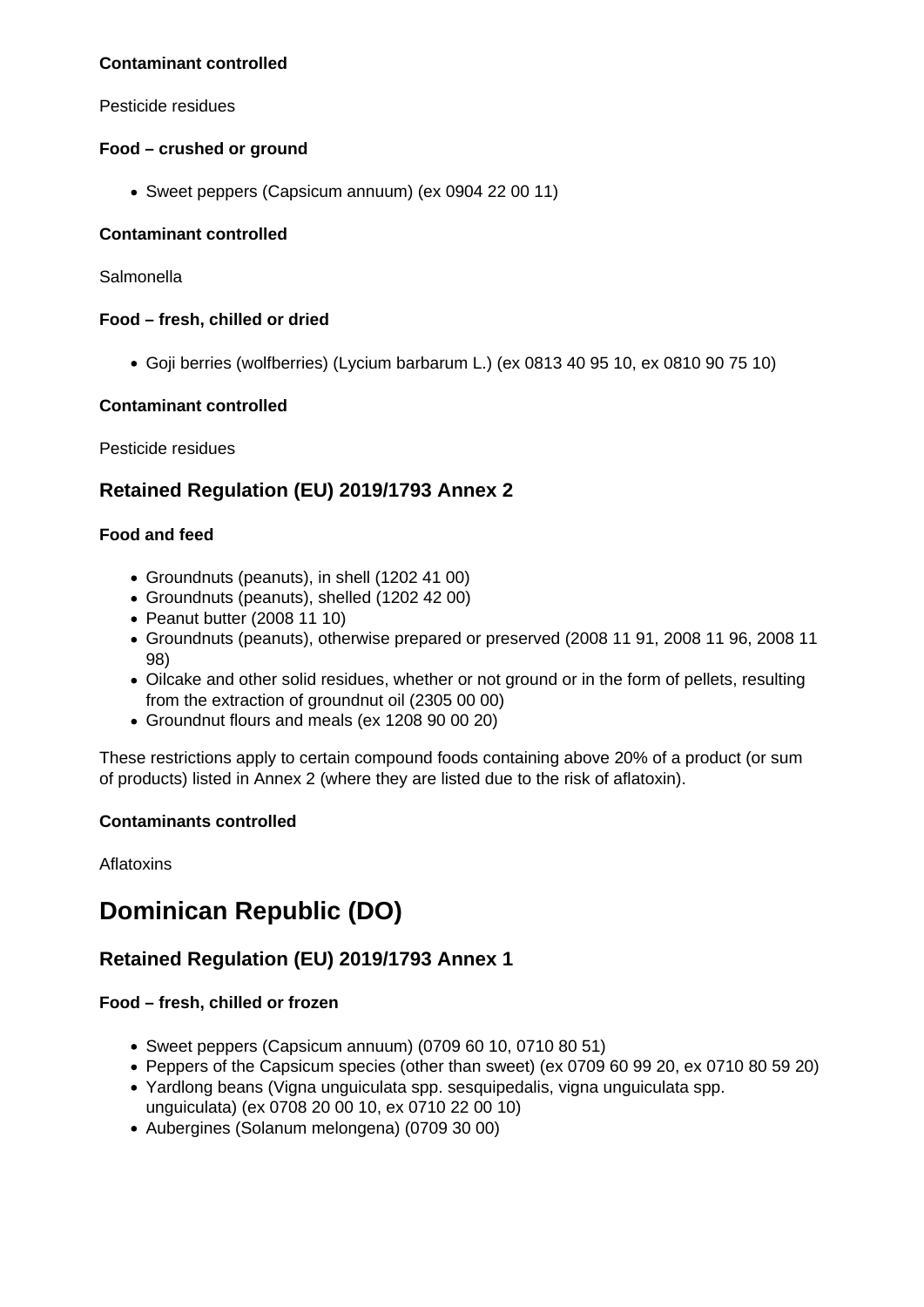#### **Contaminant controlled**

Pesticide residues

# **Egypt (EG)**

# **Retained Regulation (EU) 2019/1793 Annex 1**

#### **Food – fresh, chilled or frozen**

- Sweet peppers (Capsicum annuum) (0709 60 10, 0710 80 51)
- Peppers of the Capsicum species (other than sweet) (ex 0709 60 99 20, ex 0710 80 59 20)

#### **Contaminant controlled**

Pesticide residues

## **Retained Regulation (EU) 2019/1793 Annex 2**

#### **Food and feed**

- Groundnuts (peanuts), in shell (1202 41 00)
- Groundnuts (peanuts), shelled (1202 42 00)
- Peanut butter (2008 11 10)
- Groundnuts (peanuts), otherwise prepared or preserved (2008 11 91, 2008 11 96, 2008 11 98)
- Oilcake and other solid residues, whether or not ground or in the form of pellets, resulting from the extraction of groundnut oil (2305 00 00)
- Groundnut flours and meals (ex 1208 90 00 20)

These restrictions apply to certain compound foods containing above 20% of a product (or sum of products) listed in Annex 2 (where they are listed due to the risk of aflatoxin).

#### **Contaminant controlled**

Aflatoxins

# **Ethiopia (ET)**

# **Retained Regulation (EU) 2019/1793 Annex 1**

#### **Food**

Sesamum seeds (1207 40 90)

#### **Contaminant controlled**

**Salmonella** 

## **Retained Regulation (EU) 2019/1793 Annex 2**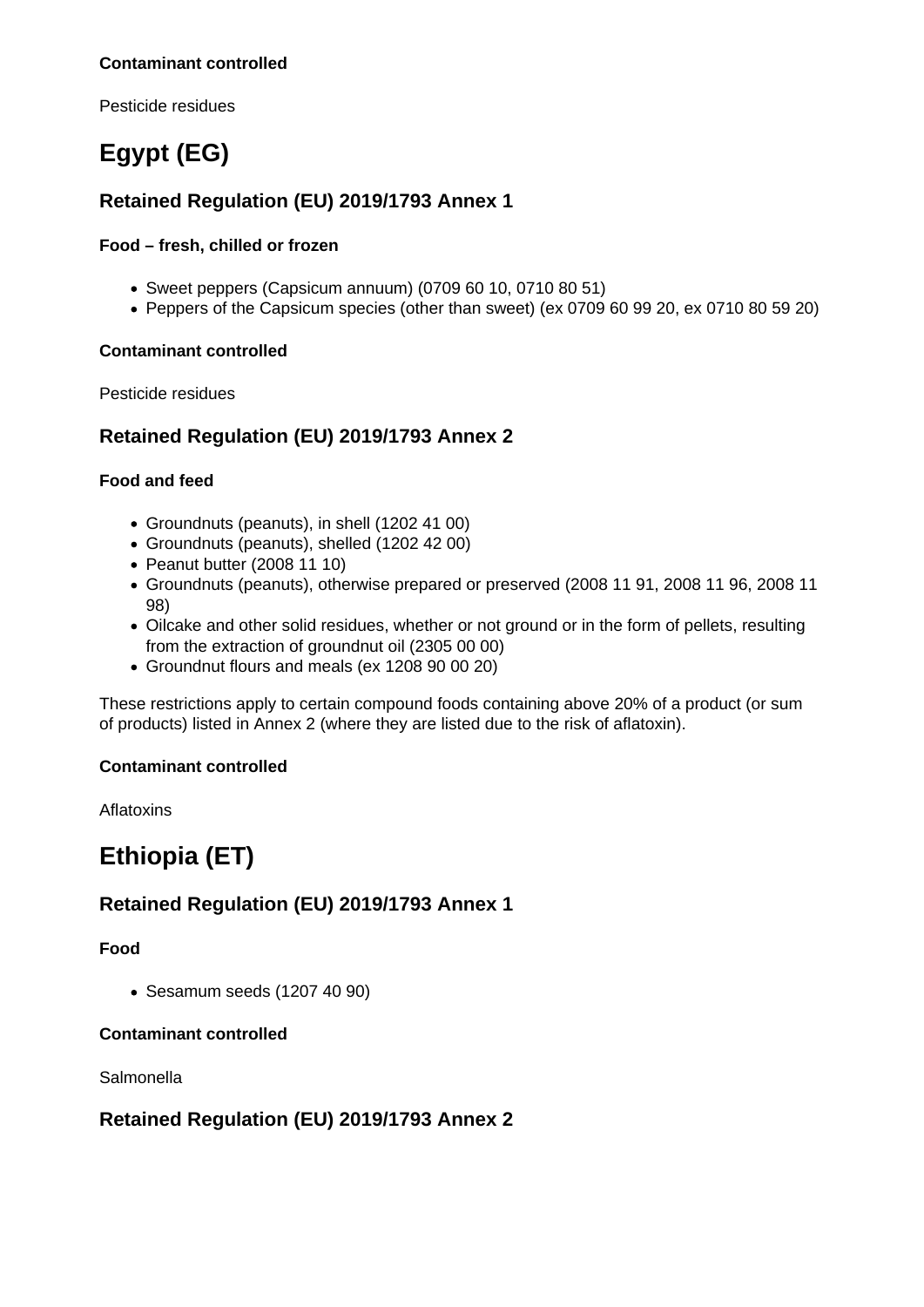#### **Food – dried spices**

- Pepper of the genus Piper; dried or crushed or ground or fruit of the genus Capsicum or of the genus Pimenta (0904)
- Ginger, saffron, turmeric (curcuma), thyme, bay leaves, curry and other spices (0910)

These restrictions may also apply to food products containing 20% or more of the above.

#### **Contaminant controlled**

Aflatoxins

# **Gambia (GM)**

# **Retained Regulation (EU) 2019/1793 Annex 2**

### **Food and feed**

- Groundnuts (peanuts), in shell (1202 41 00)
- Groundnuts (peanuts), shelled (1202 42 00)
- $\bullet$  Peanut butter (2008 11 10)
- Groundnuts (peanuts), otherwise prepared or preserved (2008 11 91, 2008 11 96, 2008 11 98)
- Oilcake and other solid residues, whether or not ground or in the form of pellets, resulting from the extraction of groundnut oil (2305 00 00)
- Groundnut flours and meals (ex 1208 90 00 20)

These restrictions apply to certain compound foods containing above 20% of a product (or sum of products) listed in Annex 2 (where they are listed due to the risk of aflatoxin).

#### **Contaminant controlled**

Aflatoxins

# **Georgia (GE)**

# **Retained Regulation (EU) 2019/1793 Annex 1**

**Food**

- Hazelnuts, in shell (0802 21 00)
- Hazelnuts, shelled (0802 22 00)
- Flour, meal and powder of hazelnuts (ex 1106 30 90 40)
- Hazelnuts, otherwise prepared or preserved (ex 2008 19 19 30, ex 2008 19 95 20, ex 2008 19 99 30)

## **Contaminant controlled**

Aflatoxins

# **Ghana (GH)**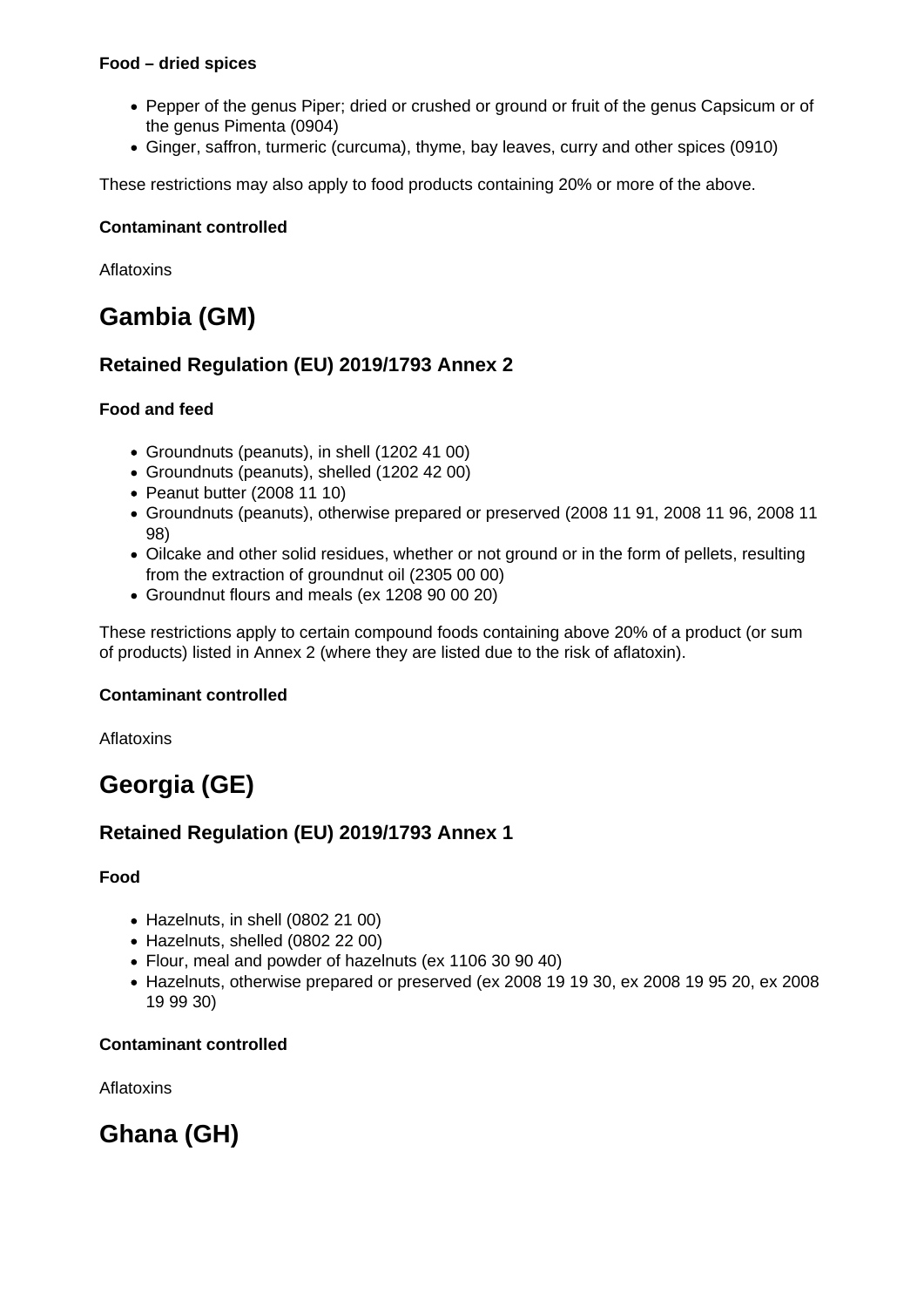# **Retained Regulation (EU) 2019/1793 Annex 1**

## **Food**

Palm oil (1511 10 90, 1511 90 11, ex 1511 90 19 90, 1511 90 99)

### **Contaminant controlled**

Sudan dyes

# **Retained Regulation (EU) 2019/1793 Annex 2**

### **Food and feed**

- Groundnuts (peanuts), in shell (1202 41 00)
- Groundnuts (peanuts), shelled (1202 42 00)
- Peanut butter (2008 11 10)
- Groundnuts (peanuts), otherwise prepared or preserved (2008 11 91, 2008 11 96, 2008 11 98)
- Oilcake and other solid residues, whether or not ground or in the form of pellets, resulting from the extraction of groundnut oil (2305 00 00)
- Groundnut flours and meals (ex 1208 90 00 20)

These restrictions apply to certain compound foods containing above 20% of a product (or sum of products) listed in Annex 2 (where they are listed due to the risk of aflatoxin).

#### **Contaminant controlled**

**Aflatoxins** 

# **Guinea (GN)**

# **Retained Commission Decision 2007/82/EC**

#### **Food**

• Fishery products

## **Contaminant controlled**

Poor sanitary conditions

# **India (IN)**

# **Retained Commission Decision 2010/381/EU**

## **Food**

Aquaculture products

#### **Contaminant controlled**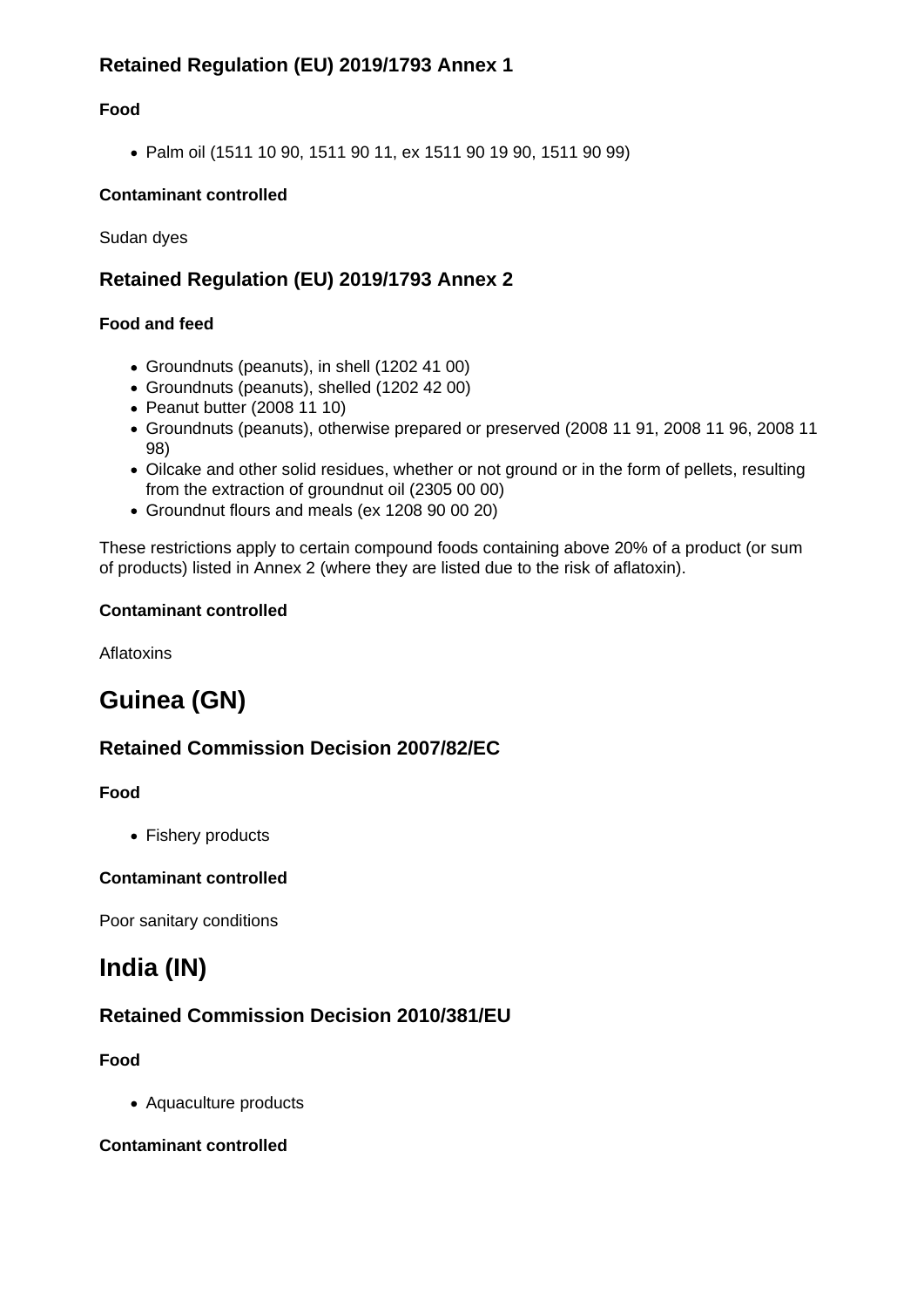Veterinary residues

# **Retained Regulation (EU) 2019/1793 Annex 1**

### **Food – fresh, chilled, frozen or dried**

Curry leaves (Bergera/Murraya koenigii) ex 1211 90 86

### **Food – fresh, chilled or frozen**

Okra (ex 0709 99 90 20, ex 0710 80 95 30)

#### **Contaminant controlled**

#### Pesticide residues

# **Retained Regulation (EU) 2019/1793 Annex 2**

#### **Food**

- $\bullet$  Betel leaves (Piper betle L.) (ex 1404 90 00 10)
- Sesamum seeds (1207 40 90)

### **Contaminant controlled**

Salmonella

### **Food and feed**

- Groundnuts (peanuts), in shell (1202 41 00)
- Groundnuts (peanuts), shelled (1202 42 00)
- $\bullet$  Peanut butter (2008 11 10)
- Groundnuts (peanuts), otherwise prepared or preserved (2008 11 91, 2008 11 96, 2008 11 98)
- Oilcake and other solid residues, whether or not ground or in the form of pellets, resulting from the extraction of groundnut oil (2305 00 00)
- Groundnut flours and meals (ex 1208 90 00 20)

These restrictions apply to certain compound foods containing above 20% of a product (or sum of products) listed in Annex 2 (where they are listed due to the risk of aflatoxin).

#### **Food – dried, roasted, crushed or ground**

Peppers of the Capsicum species (sweet or other than sweet) (0904 21 10, ex 0904 22 00 11; 19, ex 0904 21 90 20, ex 2005 99 10 10; 90, ex 2005 99 80 94)

These restrictions apply to certain compound foods containing above 20% of a product (or sum of products) listed in Annex 2 (where they are listed due to the risk of aflatoxin).

#### **Food – dried spices**

Nutmeg (Myristica fragrans) (0908 11 00, 0908 12 00)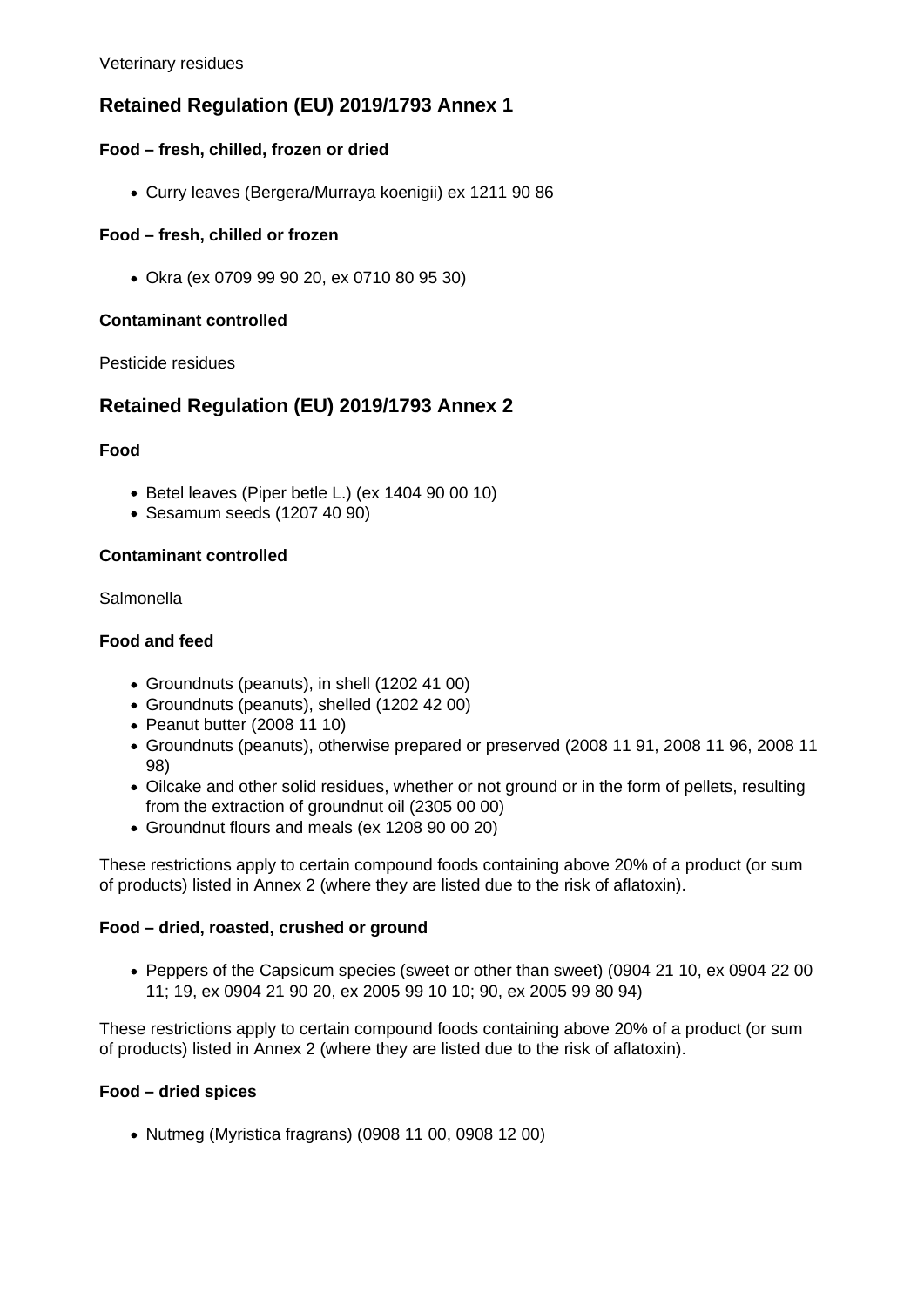These restrictions apply to certain compound foods containing above 20% of a product (or sum of products) listed in Annex 2 (where they are listed due to the risk of aflatoxin).

### **Contaminant controlled**

**Aflatoxins** 

### **Food and feed**

Guar gum (ex 1302 32 90 10)

#### **Contaminant controlled**

Pentachlorophenol and dioxins

### **Food – fresh, chilled or frozen**

- Peppers of the Capsicum species (other than sweet) (ex 0709 60 99 20, ex 0710 80 59 20)
- Sesamum seeds (1207 40 90)

### **Contaminant controlled**

Pesticide residues

# **Indonesia (ID)**

# **Retained Regulation (EU) 2019/1793 Annex 2**

#### **Food – dried spices**

Nutmeg (Myristica fragrans) (0908 11 00; 0908 12 00)

These restrictions apply to certain compound foods containing above 20% of a product (or sum of products) listed in Annex 2 (where they are listed due to the risk of aflatoxin).

#### **Contaminants controlled**

**Aflatoxins** 

# **Iran (IR)**

# **Retained Regulation (EU) 2019/1793 Annex 2**

#### **Food**

- Pistachios, in shell (0802 51 00)
- Pistachios, shelled (0802 52 00)
- Mixtures of nuts or dried fruits containing pistachios (ex 0813 50 39 60, ex 0813 50 91 60, ex 0813 50 99 60)
- Pistachio paste (ex 2007 10 10 60, ex 2007 10 99 30, ex 2007 99 39 03:04, ex 2007 99 50 32, ex 2007 99 97 22)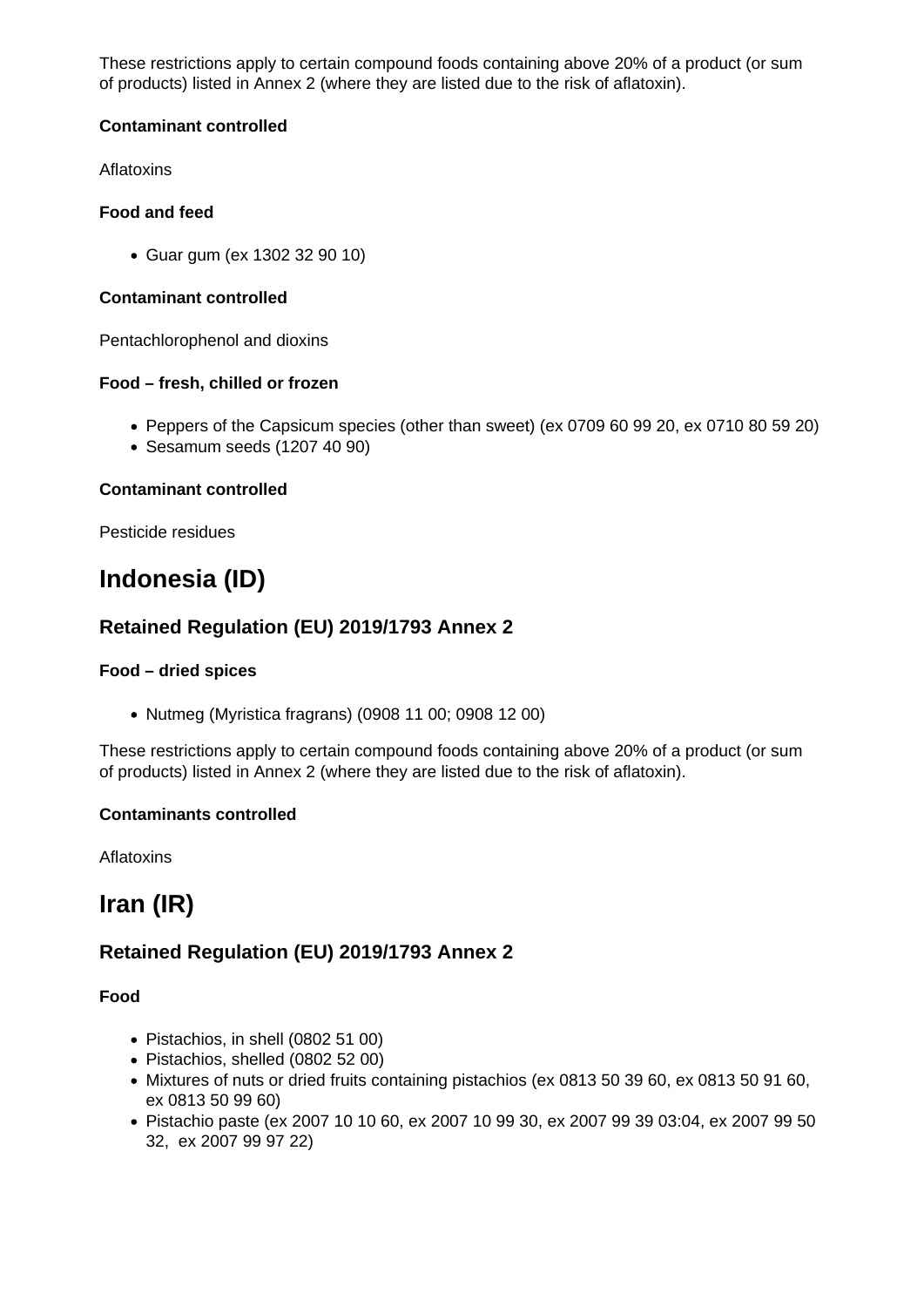- Pistachios, prepared or preserved, including mixtures (ex 2008 19 13 20, ex 2008 19 93 20, ex 2008 97 12 19, ex 2008 97 14 19, ex 2008 97 16 19, ex 2008 97 18 19, ex 2008 97 32 19, ex 2008 97 34 19, ex 2008 97 36 19, ex 2008 97 38 19, ex 2008 97 51 19, ex 2008 97 59 19, ex 2008 97 72 19, ex 2008 97 74 19, ex 2008 97 76 19, ex 2008 97 78 19, ex 2008 97 92 19, ex 2008 97 93 19, ex 2008 97 94 19, ex 2008 97 96 19, ex 2008 97 97 19, ex 2008 97 98 19)
- Flour, meal and powder of pistachios (ex 1106 30 90 50)

These restrictions apply to certain compound foods containing above 20% of a product (or sum of products) listed in Annex 2 (where they are listed due to the risk of aflatoxin).

#### **Contaminants controlled**

Aflatoxins

# **Japan (JP)**

# **Retained Regulation (EU) 2016/6**

### **Product**

Certain feed and food consigned or originating from Japan.

### **Contaminant controlled**

Caesium-134 and caesium-137 following the accident at the Fukushima Daiichi nuclear power plant.

# **Kenya (KE)**

# **Retained Regulation (EU) 2019/1793 Annex 1**

## **Food – fresh or chilled**

• Beans (Vigna spp., Phaseolus spp.) (0708 20)

## **Contaminant controlled**

Pesticide residues

# **Kosovo (XK)**

# **Retained Regulation (EU) 2020/1158**

#### **Product**

Certain mushrooms and fruit of the genus Vaccinium.

#### **Contaminant controlled**

Caesium-137 following the accident at the Chernobyl nuclear power station.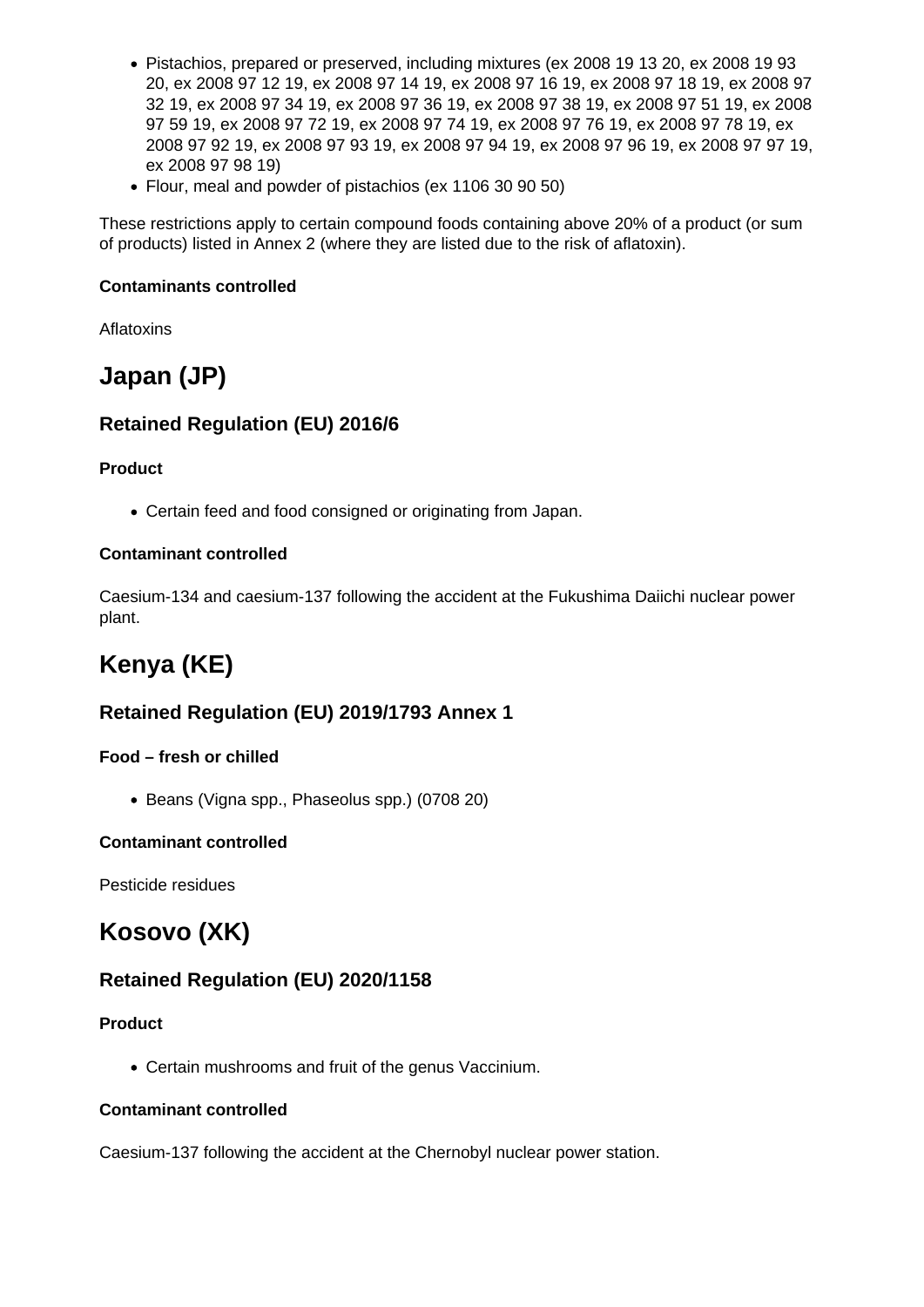# **Lebanon (LB)**

# **Retained Regulation (EU) 2019/1793 Annex 1**

## **Food – prepared or preserved by vinegar or acetic acid**

Turnips (Brassica rapa spp. Rapa) (ex 2001 90 97 11; 19)

## **Food – prepared or preserved by brine or citric acid, not frozen**

Turnips (Brassica rapa spp. Rapa) (ex 2005 99 80 93)

## **Contaminant controlled**

Rhodamine B

# **Madagascar (MG)**

# **Retained Regulation (EU) 2019/1793 Annex 1**

## **Food and feed**

- Groundnuts (peanuts), in shell (1202 41 00)
- Groundnuts (peanuts), shelled (1202 42 00)
- Peanut butter (2008 11 10)
- Groundnuts (peanuts), otherwise prepared or preserved (2008 11 91, 2008 11 96, 2008 11 98)
- Groundnut flours and meals (ex 1208 90 00 20)
- Oilcake and other solid residues, whether or not ground or in the form of pellets, resulting from the extraction of groundnut oil (2305 00 00)

## **Contaminant controlled**

Aflatoxins

# **Malaysia (MY)**

# **Retained Regulation (EU) 2019/1793 Annex 1**

## **Food – fresh**

Jackfruit (Artocarpus heterophyllus) (ex 0810 90 20 20)

## **Contaminant controlled**

Pesticide residues

# **Moldova (MD)**

# **Retained Regulation (EU) 2020/1158**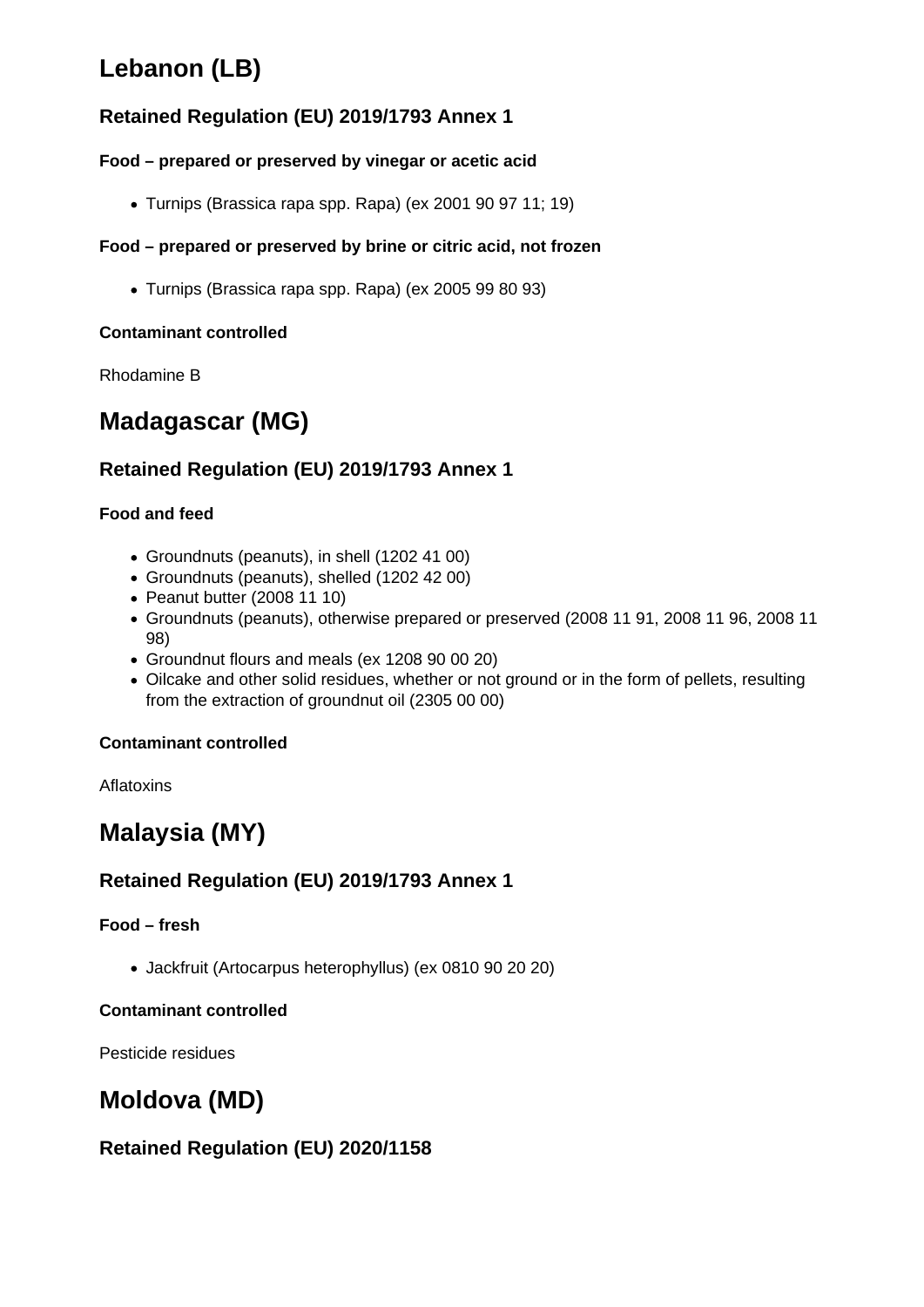### **Product**

Certain mushrooms and fruit of the genus Vaccinium.

### **Contaminant controlled**

Caesium-137 following the accident at the Chernobyl nuclear power station.

# **Montenegro (ME)**

# **Retained Regulation (EU) 2020/1158**

## **Product**

Certain mushrooms and fruit of the genus Vaccinium.

### **Contaminant controlled**

Caesium-137 following the accident at the Chernobyl nuclear power station.

# **Nigeria (NG)**

# **Retained Regulation (EU) 2019/1793 Annex 1**

## **Food**

Sesamum seeds (1207 40 90)

## **Contaminant controlled**

Salmonella

# **Retained Regulation (EU) 2019/1793 Annex 2**

## **Food**

Watermelon (Egusi, Citrullus spp.) seeds and derived products (ex 1207 70 00 10, ex 1208 90 00 10, ex 2008 99 99 50)

These restrictions apply to certain compound foods containing above 20% of a product (or sum of products) listed in Annex 2 (where they are listed due to the risk of aflatoxin).

#### **Contaminant controlled**

Aflatoxins

# **Retained Regulation (EU) 2019/1793 Annex 2a**

**Food**

Foodstuffs consisting of dried beans (0713 35 00, 0713 39 00, 0713 90 00)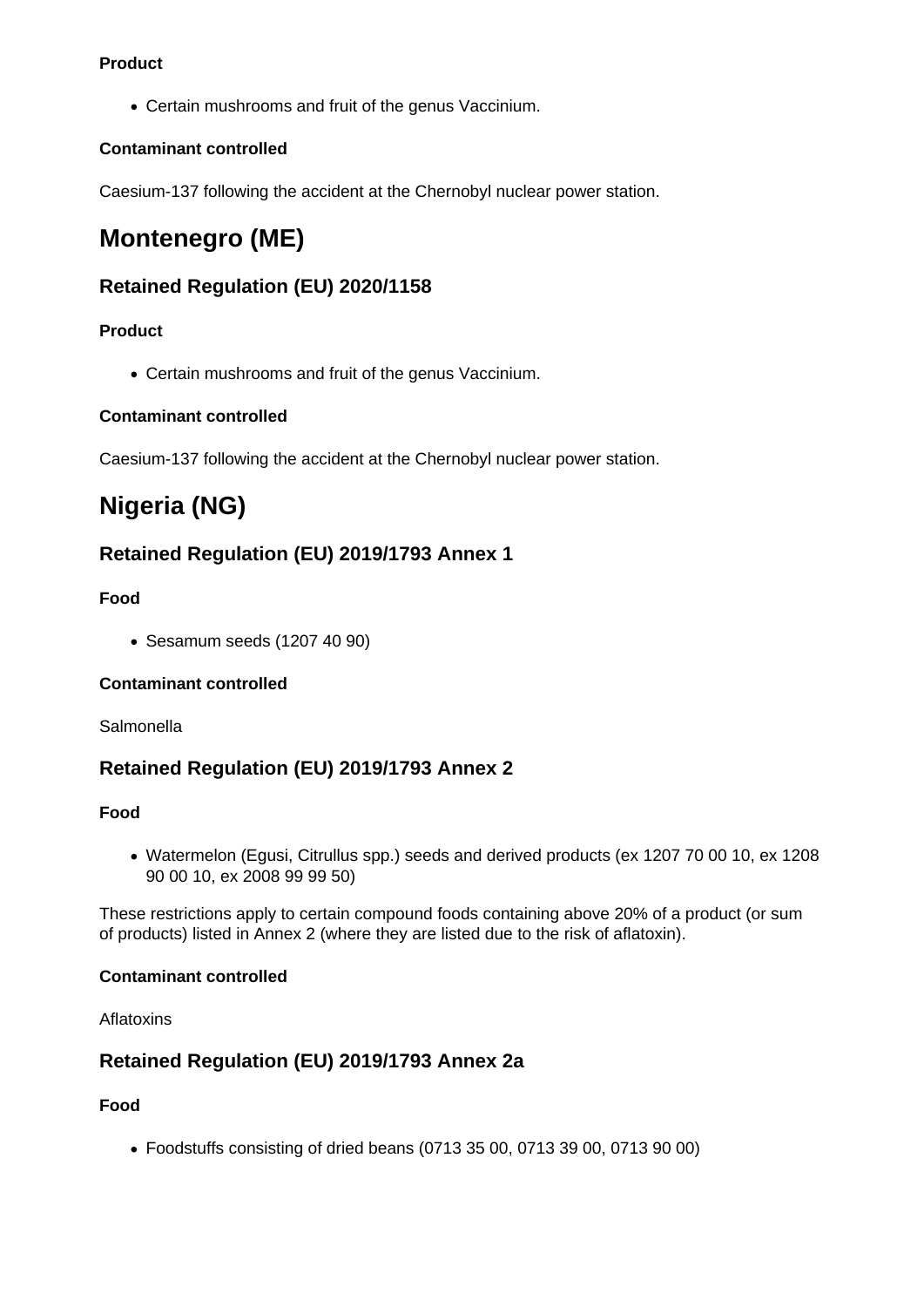#### **Contaminant controlled**

Pesticide residues

# **North Macedonia (MK)**

# **Retained Regulation (EU) 2020/1158**

### **Product**

Certain mushrooms and fruit of the genus Vaccinium.

### **Contaminant controlled**

Caesium-137 following the accident at the Chernobyl nuclear power station.

# **Pakistan (PK)**

# **Retained Regulation (EU) 2019/1793 Annex 1**

### **Food**

Spices mixers (0910 91 10, 0910 91 90)

### **Contaminant controlled**

Aflatoxins

# **Retained Regulation (EU) 2019/1793 Annex 2**

#### **Food – fresh, chilled or frozen**

Peppers of the Capsicum species (other than sweet) (ex 0709 60 99 20, ex 0710 80 59 20)

#### **Contaminant controlled**

Pesticide residues

# **Russia (RU)**

# **Retained Regulation (EU) 2020/1158**

#### **Product**

Certain mushrooms and fruit of the genus Vaccinium.

#### **Contaminant controlled**

Caesium-137 following the accident at the Chernobyl nuclear power station.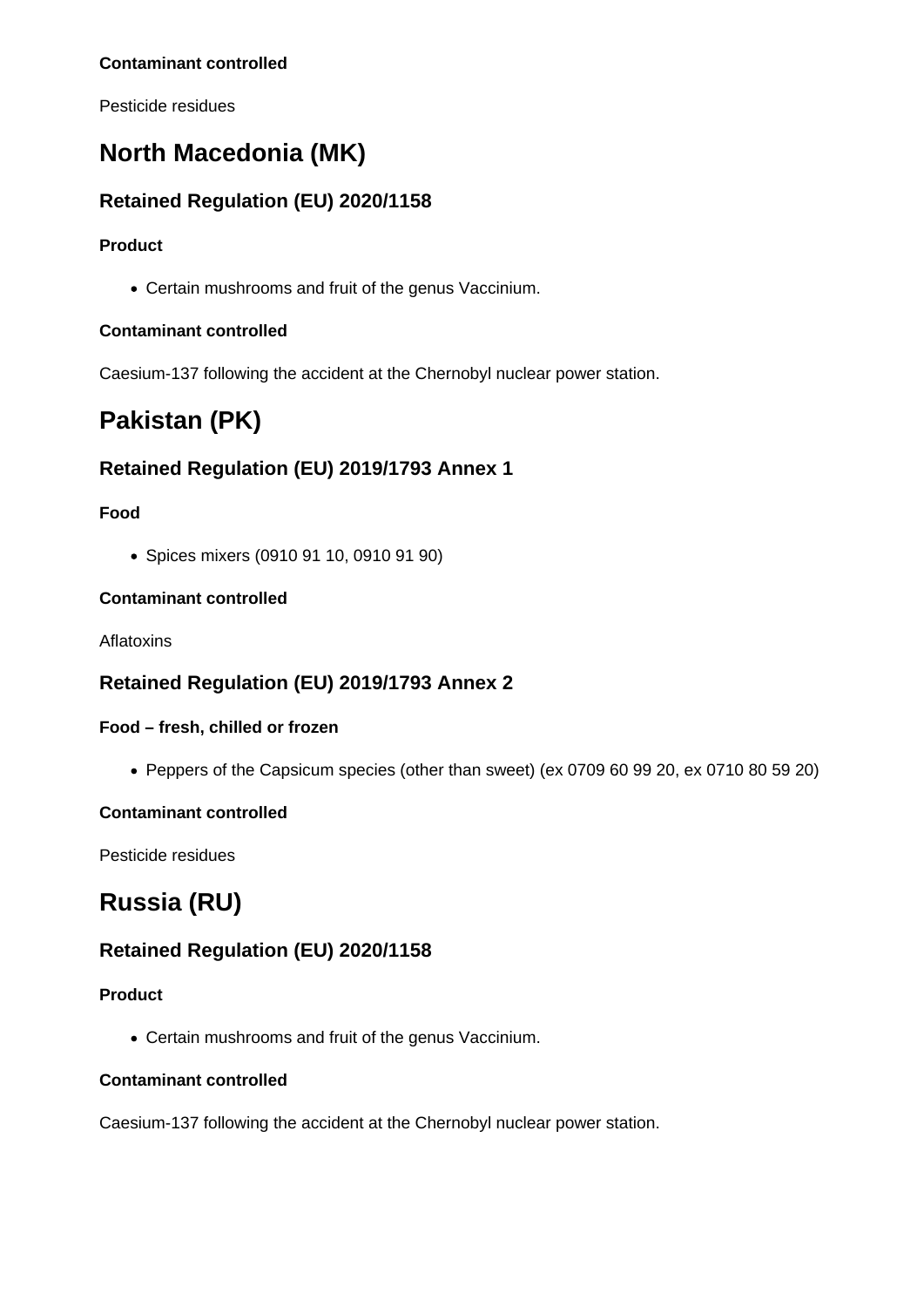# **Senegal (SN)**

# **Retained Regulation (EU) 2019/1793 Annex 1**

## **Food and feed**

- Groundnuts (peanuts), in shell (1202 41 00)
- Groundnuts (peanuts), shelled (1202 42 00)
- Peanut butter (2008 11 10)
- Groundnuts (peanuts), otherwise prepared or preserved (2008 11 91, 2008 11 96, 2008 11 98)
- Groundnut flours and meals (ex 1208 90 00 20)
- Oilcake and other solid residues, whether or not ground or in the form of pellets, resulting from the extraction of groundnut oil (2305 00 00)

### **Contaminant controlled**

Aflatoxins

# **Serbia (RS)**

# **Retained Regulation (EU) 2020/1158**

### **Product**

Certain mushrooms and fruit of the genus Vaccinium.

### **Contaminant controlled**

Caesium-137 following the accident at the Chernobyl nuclear power station.

# **Sierra Leone (SL)**

# **Retained Regulation (EU) 2019/1793 Annex 1**

## **Food**

Watermelon (Egusi, Citrullus spp.) seeds and derived products (ex 1207 70 00 10, ex 1208 90 00 10, ex 2008 99 99 50)

## **Contaminant controlled**

Aflatoxins

# **Sri Lanka (LK)**

# **Retained Regulation (EU) 2019/1793 Annex 1**

**Food – dried, roasted, crushed or ground**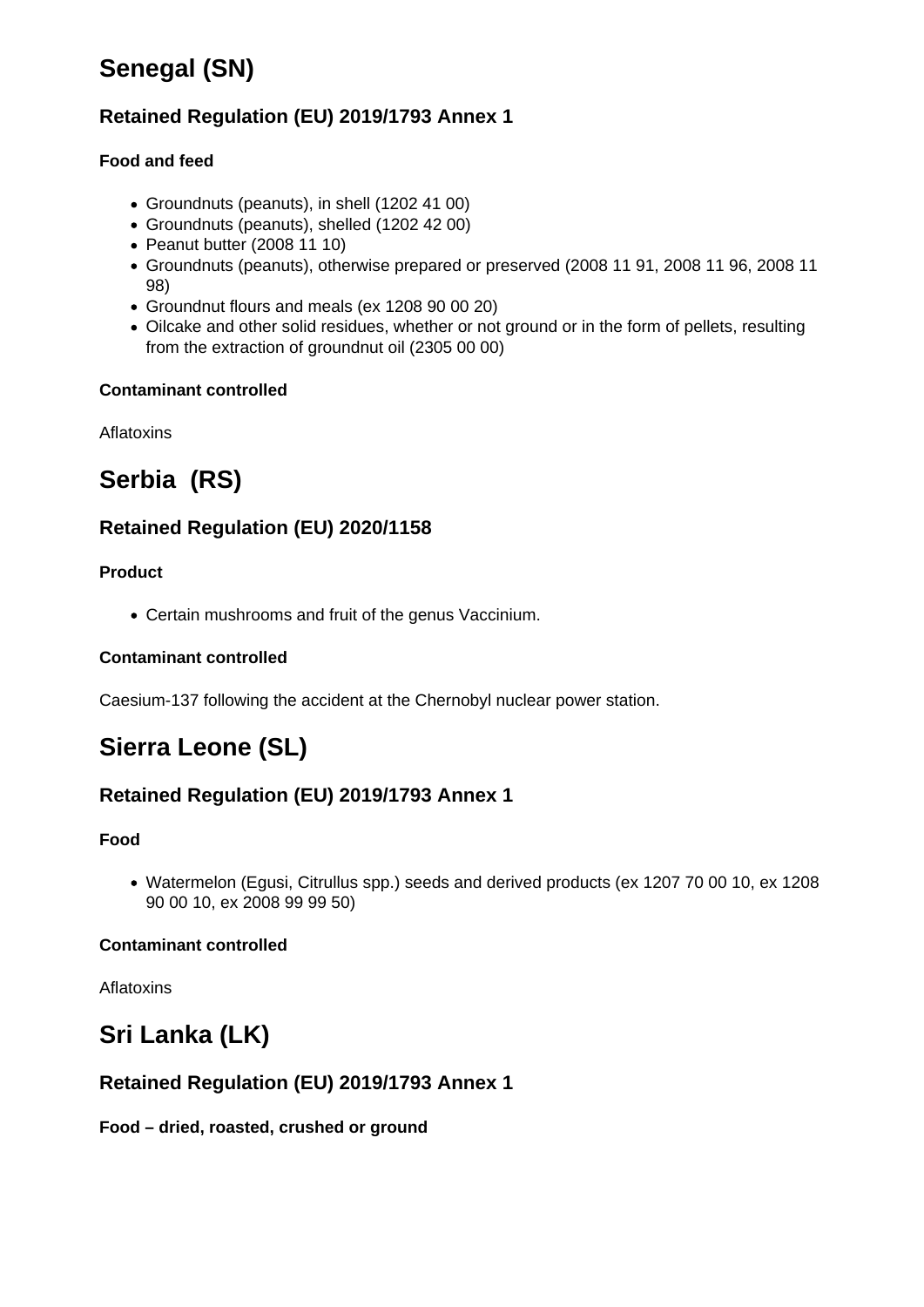Peppers of the Capsicum species (sweet or other than sweet) (0904 21 10, ex 0904 21 90 20, ex 0904 22 00; 11; 19, ex 2005 99 10; 10; 90, ex 2005 99 80 94)

## **Contaminant controlled**

Aflatoxins

# **Sudan (SD)**

# **Retained Regulation (EU) 2019/1793 Annex 2**

### **Food and feed**

- Groundnuts (peanuts), in shell (1202 41 00)
- Groundnuts (peanuts), shelled (1202 42 00)
- Peanut butter (2008 11 10)
- Groundnuts (peanuts), otherwise prepared or preserved (2008 11 91, 2008 11 96, 2008 11 98)
- Oilcake and other solid residues, whether or not ground or in the form of pellets, resulting from the extraction of groundnut oil (2305 00 00)
- Groundnut flours and meals (ex 1208 90 00 20)

These restrictions apply to certain compound foods containing above 20% of a product (or sum of products) listed in Annex 2 (where they are listed due to the risk of aflatoxin).

### **Contaminants controlled**

Aflatoxins

#### **Food**

Sesamum seeds (1207 40 90)

#### **Contaminant controlled**

**Salmonella** 

# **Switzerland (CH)**

# **Retained Regulation (EU) 2020/1158**

#### **Product**

Certain mushrooms and fruit of the genus Vaccinium.

## **Contaminant controlled**

Caesium-137 following the accident at the Chernobyl nuclear power station.

# **Syria (SY)**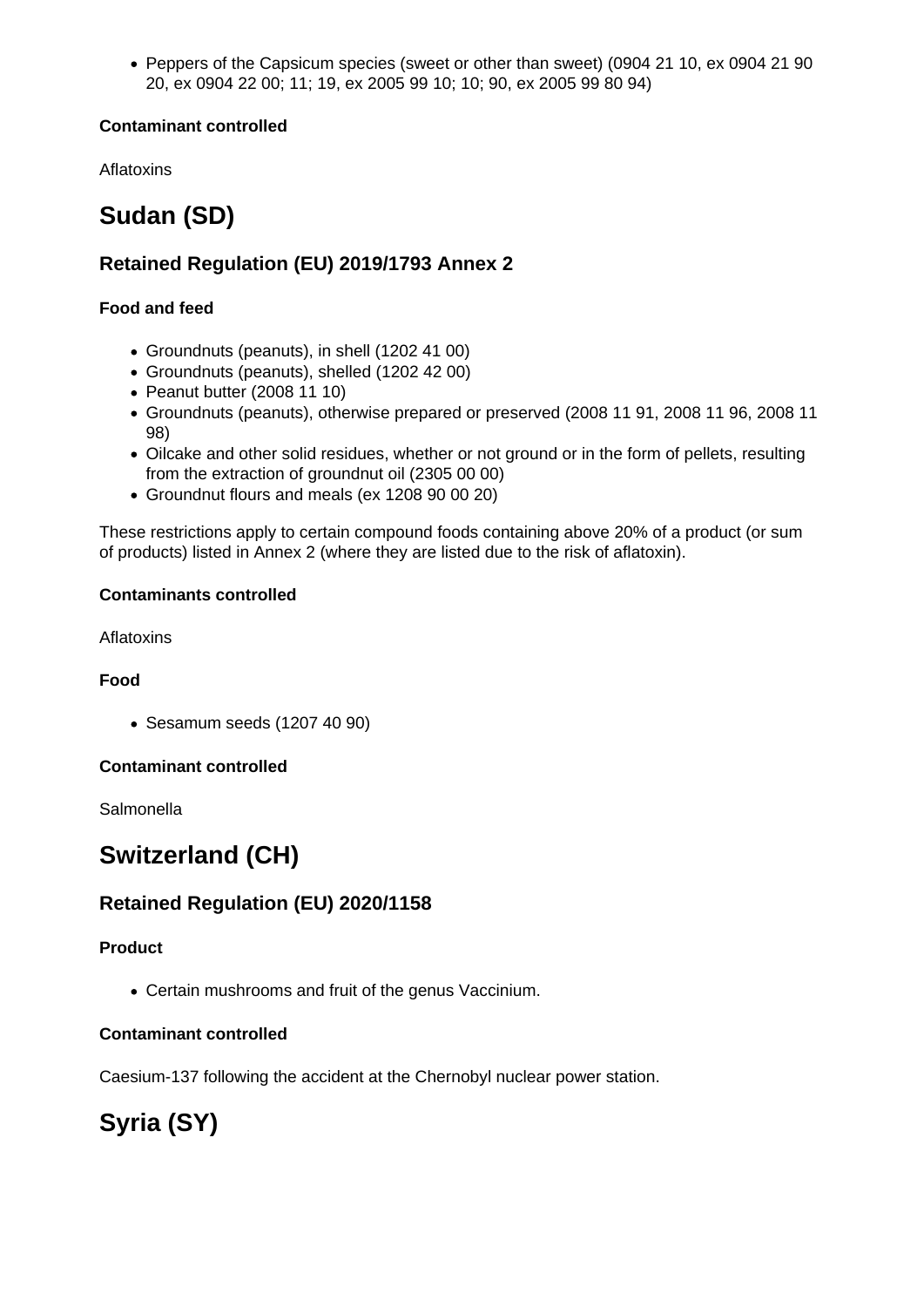# **Retained Regulation (EU) 2019/1793 Annex 1**

## **Food – prepared or preserved by vinegar or acetic acid**

Turnips (Brassica rapa spp. Rapa) (ex 2001 90 97 11; 19)

## **Food – prepared or preserved by brine or citric acid, not frozen**

Turnips (Brassica rapa spp. Rapa) (ex 2005 99 80 93)

## **Contaminant controlled**

Rhodamine B

# **Thailand (TH)**

# **Retained Regulation (EU) 2019/1793 Annex 1**

## **Food – fresh, chilled or frozen**

Peppers of the Capsicum species (other than sweet) (ex 0709 60 99 20, ex 0710 80 59 20)

## **Contaminant controlled**

Pesticide residues

# **Turkey (TR)**

# **Retained Regulation (EU) 743/2013**

## **Food**

• Bivalve molluscs

## **Contaminant controlled**

Poor sanitary conditions

# **Retained Regulation (EU) 2019/1793 Annex 1**

## **Food**

Dried grapes (including dried grapes cut or crushed into a paste, without any further treatment) (0806 20)

## **Contaminant controlled**

Ochratoxin A

**Food – fresh or dried**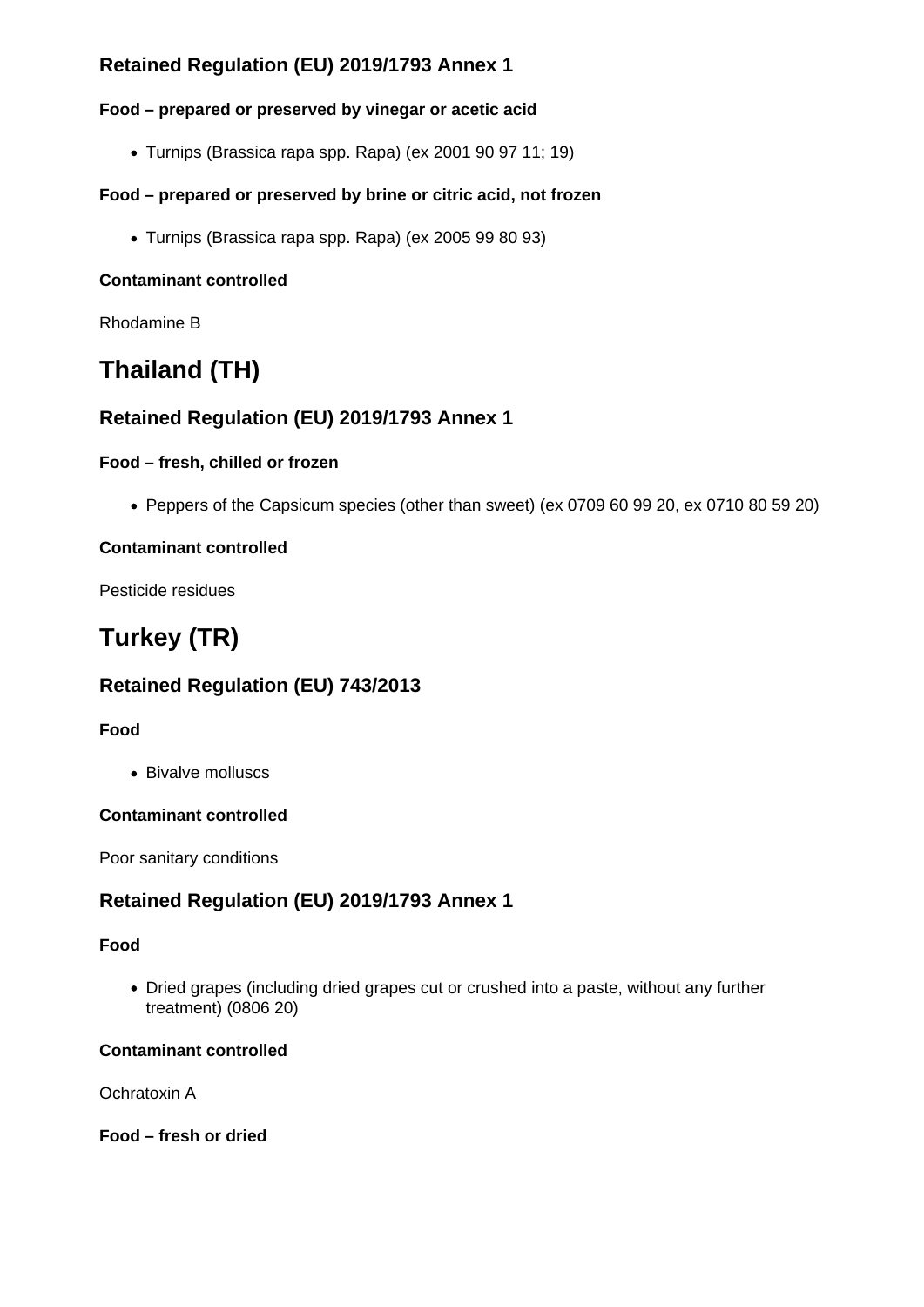- Mandarins (including tangerines and satsumas); clementines, wilkings and similar citrus hybrids (0805 21, 0805 22, 0805 29)
- Oranges (0805 10)

## **Food – fresh or chilled**

• Pomegranates (ex 0810 90 75 30)

#### **Food – fresh, chilled or frozen**

Sweet Peppers (Capsicum annuum) (0709 60 10, 0710 80 51)

#### **Contaminant controlled**

Pesticide residues

#### **Food**

Unprocessed whole, ground, milled, cracked, chopped apricot kernels intended to be placed on the market for the final consumer (ex 1212 99 95 20)

#### **Contaminant controlled**

Cyanide

# **Retained Regulation (EU) 2019/1793 Annex 2**

#### **Food**

- Dried figs (0804 20 90)
- Mixtures of nuts or dried fruits containing figs (ex 0813 50 99 50)
- Dried fig paste (ex 2007 10 10 50, ex 2007 10 99 20, ex 2007 99 39 01; 02, ex 2007 99 50 31, ex 2007 99 97 21)
- Dried figs, prepared or preserved, including mixtures (ex 2008 97 12 11, ex 2008 97 14 11, ex 2008 97 16 11, ex 2008 97 18 11, ex 2008 97 32 11, ex 2008 97 34 11, ex 2008 97 36 11, ex 2008 97 38 11, ex 2008 97 51 11, ex 2008 97 59 11, ex 2008 97 72 11, ex 2008 97 74 11, ex 2008 97 76 11, ex 2008 97 78 11, ex 2008 97 92 11, ex 2008 97 93 11, ex 2008 97 94 11, ex 2008 97 96 11, ex 2008 97 97 11, ex 2008 97 98 11, ex 2008 99 28 10, ex 2008 99 34 10, ex 2008 99 37 10, ex 2008 99 40 10, ex 2008 99 49 60, ex 2008 99 67 95, ex 2008 99 99 60)
- Flour, meal or powder of dried figs (ex 1106 30 90 60)
- Hazelnuts (Corvlus sp.) in shell (0802 21 00)
- Hazelnuts (Corylus sp.) shelled (0802 22 00)
- $\bullet$  Mixtures of nuts or dried fruits containing hazelnuts (ex 0813 50 39 70, ex 0813 50 91 70, ex 0813 50 99 70)
- Hazelnut paste (ex 2007 10 10 70, ex 2007 10 99 40, ex 2007 99 39 05;06, ex 2007 99 50 33, ex 2007 99 97 23)
- Hazelnuts, otherwise prepared or preserved, including mixtures (ex 2008 19 12 15, ex 2008 97 14 15, ex 2008 97 16 15, ex 2008 97 18 15, ex 2008 97 32 15, ex 2008 97 34 15, ex 2008 97 36 15, ex 2008 97 38 15, ex 2008 97 51 15, ex 2008 97 59 15, ex 2008 97 72 15, ex 2008 97 74 15, ex 2008 97 76 15, ex 2008 97 78 15, ex 2008 97 92 15, ex 2008 97 93 15, ex 2008 97 94 15, ex 2008 97 96 15, ex 2008 97 97 15, ex 2008 97 98 15, ex 2008 19 12 30, ex 2008 19 19 30, ex 2008 19 92 30, ex 2008 19 95 20, ex 2008 19 99 30)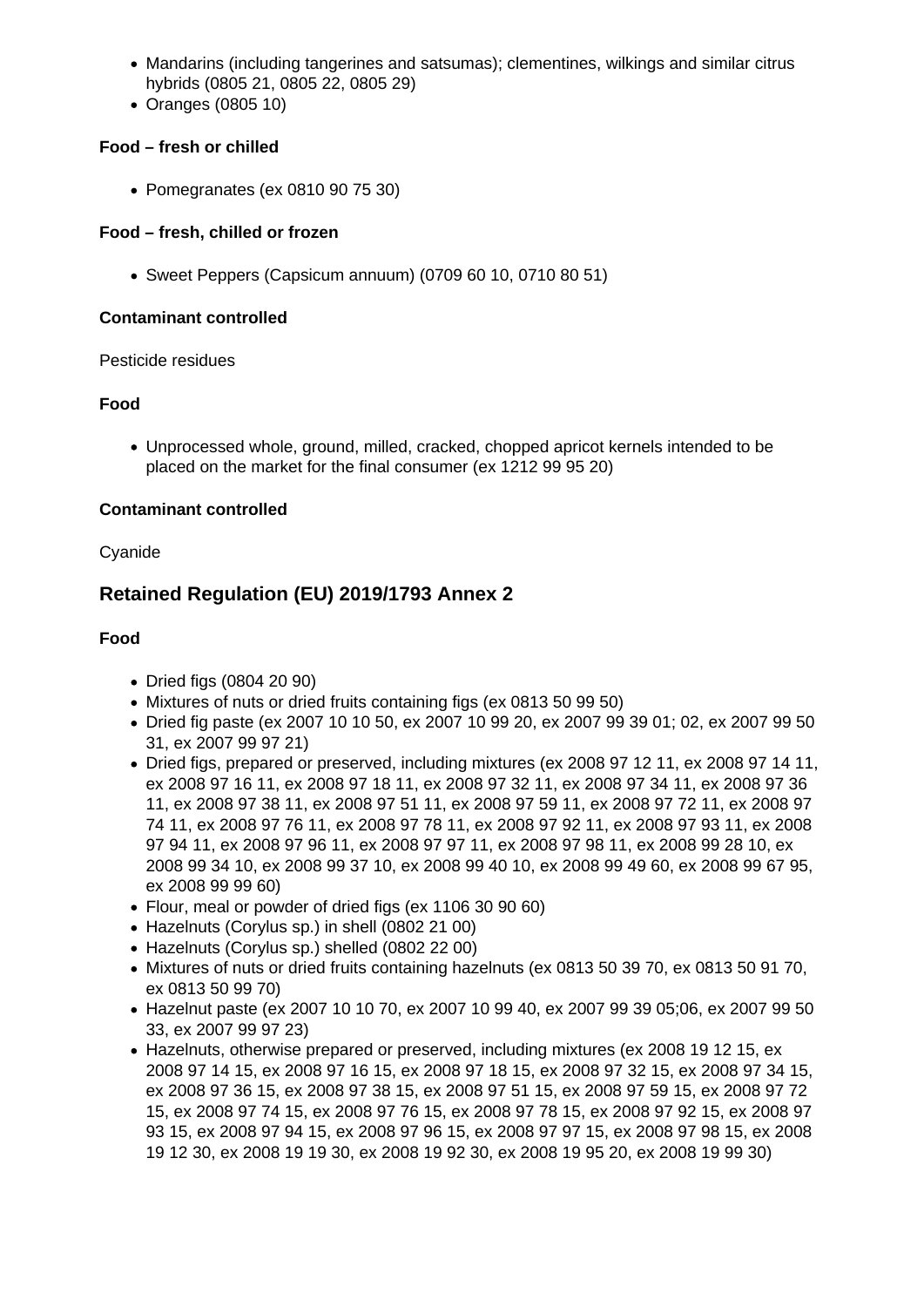- Flour, meal and powder of hazelnuts (ex 1106 30 90 40)
- Hazelnut oil (ex 1515 90 99 20)
- Pistachios, in shell (0802 51 00)
- Pistachios, shelled (0802 52 00)
- Mixtures of nuts or dried fruits containing pistachios (ex 0813 50 39 60, ex 0813 50 91 60, ex 0813 50 99 60)
- Pistachio paste (ex 2007 10 10 60, ex 2007 10 99 30, ex 2007 99 39 03:04, ex 2007 99 50 32, ex 2007 99 97 22)
- Pistachios, prepared or preserved, including mixtures (ex 2008 19 13 20, ex 2008 19 93 20, ex 2008 97 12 19, ex 2008 97 14 19, ex 2008 97 16 19, ex 2008 97 18 19, ex 2008 97 32 19, ex 2008 97 34 19, ex 2008 97 36 19, ex 2008 97 38 19, ex 2008 97 51 19, ex 2008 97 59 19, ex 2008 97 72 19, ex 2008 97 74 19, ex 2008 97 76 19, ex 2008 97 78 19, ex 2008 97 92 19, ex 2008 97 93 19, ex 2008 97 94 19, ex 2008 97 96 19, ex 2008 97 97 19, ex 2008 97 98 19)
- Flour, meal and powder of pistachios (ex 1106 30 90 50)

These restrictions apply to certain compound foods containing above 20% of a product (or sum of products) listed in Annex 2 (where they are listed due to the risk of aflatoxin).

### **Contaminant controlled**

### Aflatoxins

## **Food**

Vine leaves (ex 2008 99 99 11,19)

### **Contaminant controlled**

Pesticide residues

# **Retained Regulation (EU) 2020/1158**

## **Product**

Certain mushrooms and fruit of the genus Vaccinium.

## **Contaminant controlled**

Caesium-137 following the accident at the Chernobyl nuclear power station.

# **Uganda (UG)**

# **Retained Regulation (EU) 2019/1793 Annex 1**

## **Food – fresh, chilled or frozen**

Peppers of the Capsicum species (other than sweet) (ex 0709 60 99 20, ex 0710 80 59 20)

## **Contaminant controlled**

Pesticide residues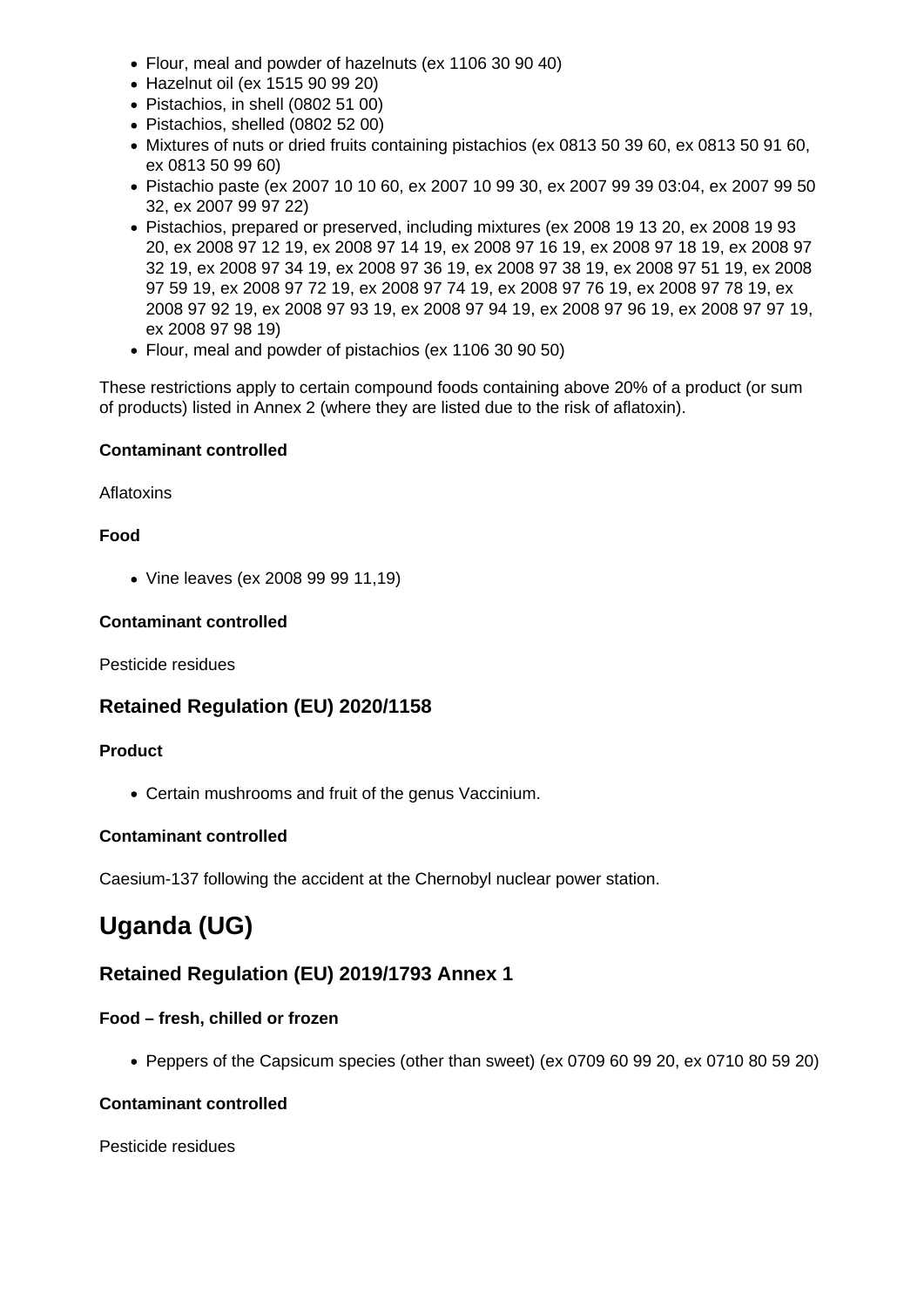# **Ukraine (UA)**

# **Retained Regulation (EU) 2020/1158**

## **Product**

Certain mushrooms and fruit of the genus Vaccinium.

## **Contaminant controlled**

Caesium-137 following the accident at the Chernobyl nuclear power station.

# **United States (US)**

# **Retained Commission Decision 2006/199/EC**

## **Food**

• Fishery products

## **Contaminant controlled**

Poor sanitary conditions

# **Retained Regulation (EU) 2019/1793 Annex 1**

## **Food**

- Pistachios, in shell (0802 51 00)
- Pistachios, shelled (0802 52 00)
- Pistachios, roasted (ex 2008 19 13 20, ex 2008 19 93 20)

## **Food and feed**

- Groundnuts (peanuts), in shell (1202 41 00)
- Groundnuts (peanuts), shelled (1202 42 00)
- Peanut butter (2008 11 10)
- Groundnuts (peanuts), otherwise prepared or preserved (2008 11 91, 2008 11 96, 2008 11 98)
- Groundnut flours and meals (ex 1208 90 00 20)
- Oilcake and other solid residues, whether or not ground or in the form of pellets, resulting from the extraction of groundnut oil (2305 00 00)

## **Contaminant controlled**

**Aflatoxins** 

# **Uzbekistan (UZ)**

# **Retained Regulation (EU) 2019/1793 Annex 1**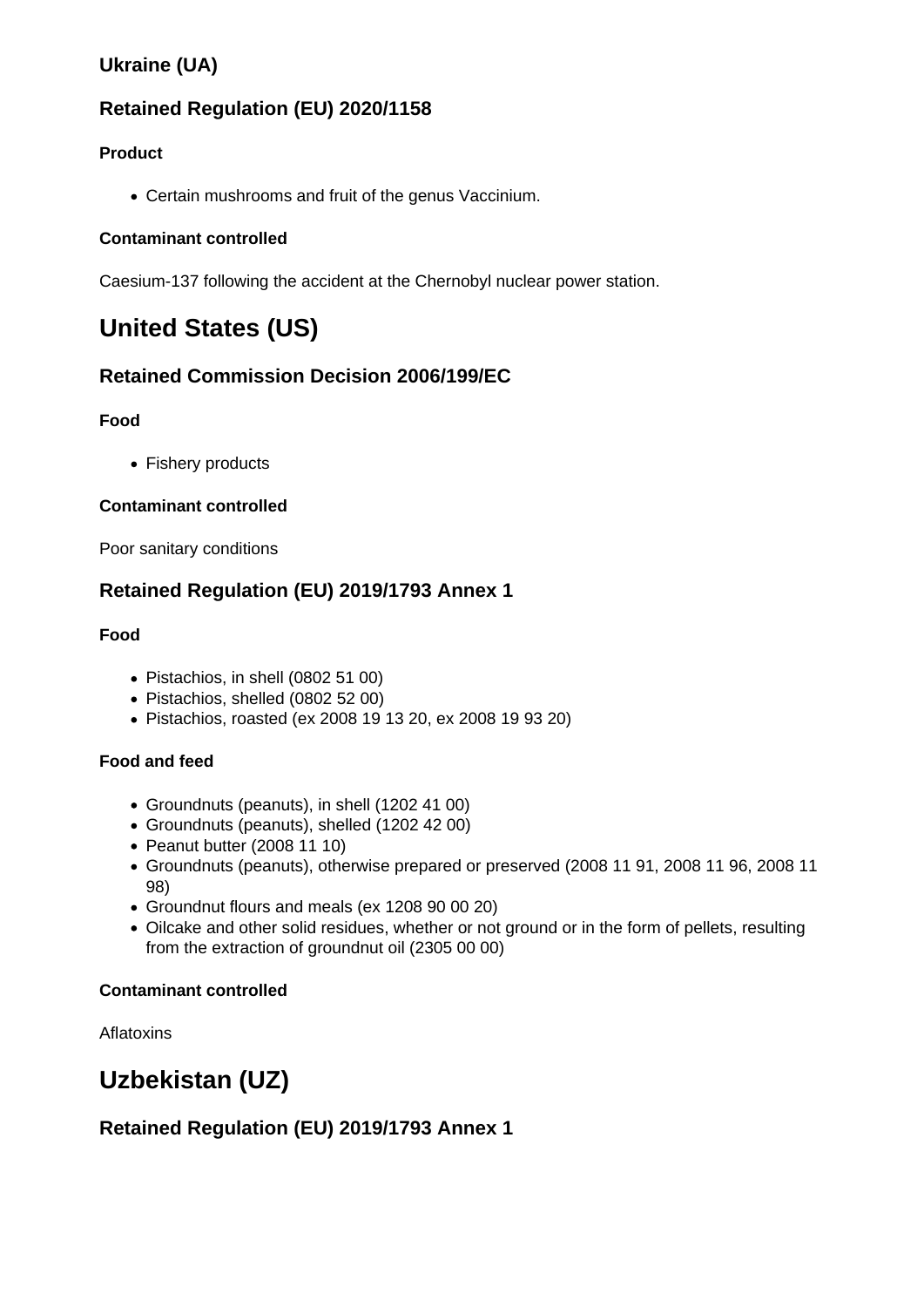#### **Food**

- Dried apricots (0813 10 00)
- Apricots, otherwise prepared or preserved (2008 50)

### **Contaminant controlled**

**Sulphites** 

# **Vietnam (VN)**

# **Retained Regulation (EU) 2019/1793 Annex 1**

### **Food – fresh, chilled or frozen**

- Okra (ex 0709 99 90 20, ex 0710 80 95 30)
- Peppers of the Capsicum species (other than sweet) (ex 0709 60 99 20, ex 0710 80 59 20)

### **Food – fresh or chilled herbs**

- Coriander leaves (ex 0709 99 90 72)
- Basil (holy, sweet) (ex 1211 90 86 20)
- Mint (ex 1211 90 86 30)
- Parsley (ex 0709 99 90 40)

#### **Contaminant controlled**

Pesticide residues

# **Retained Regulation (EU) 2019/1793 Annex 2**

#### **Food – fresh or chilled**

Pitahaya (dragon fruit) (ex 0810 90 20 10)

#### **Contaminant controlled**

Pesticide residues

# **All countries**

# **Retained Commission Regulation (EC) 1333/2008**

#### **Product**

- "Controlled jelly confectionery"
- "Controlled jelly mini-cups"
- Means any jelly mini-cups which are intended for human consumption and contain any of the following food additives
- E 400 alginic acid, E 401 sodium alginate, E 402 potassium alginate, E 403 ammonium alginate, E 404 calcium alginate, E 405 propane 1,2-diol alginate, E 406 agar, E 407